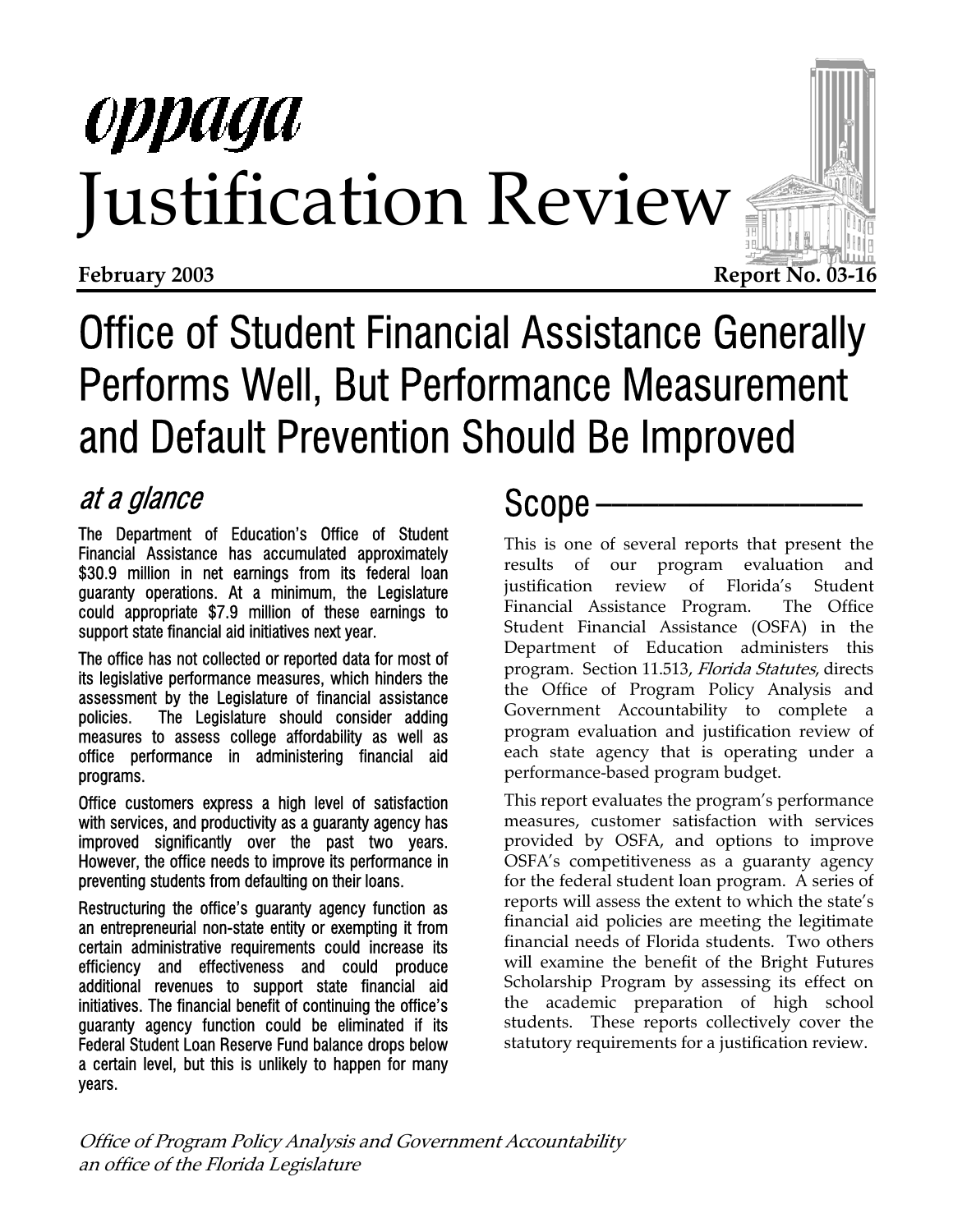### $Background$  Exhibit 2

State Financial Aid Programs Florida students attending public institutions received approximately \$1.26 billion in financial aid during 2000-01. The federal government is the largest provider of financial aid.<sup>[1](#page-1-0)</sup> Almost two-thirds (66%) came from the federal government in the form of student loans (43%) and grants (23%). (See Exhibit 1.) State financial aid represented a smaller portion of the total aid received by Florida students, accounting for 20% (\$252 million) of all aid received in 2000-01. State financial aid programs provide the Florida Legislature with a mechanism to address its unique priorities and policy goals for postsecondary education.

#### Exhibit 1

l

#### Federal Loans and Grants Accounted for 66% of the \$1.26 Billion in Financial Aid Received by Florida Students in 2000-01





The Office of Student Financial Assistance administers a wide variety of state aid programs. The office assisted 218,563 Florida students in 2001-02. The largest is the Bright Futures Scholarship Program, which assisted 98,294 students based on academic achievement in high school. Other programs, such as the Florida Student Assistance Grant, assist students demonstrating financial need. Exhibit 2 lists state financial aid programs, which are described in Appendix B.

# Florida Has Established a Wide Variety of

| <b>State Financial Aid Program</b>                                                                          | <b>Students Served in</b><br>FY 2001-02 |
|-------------------------------------------------------------------------------------------------------------|-----------------------------------------|
| Need-Based                                                                                                  | 80,940                                  |
| Florida Student Assistance Grant                                                                            |                                         |
| Florida Work Experience Program                                                                             |                                         |
| Florida Fund for Minority Teachers                                                                          |                                         |
| • Jose Marti Scholarship Challenge Grant<br>• Mary McLeod Bethune Scholarship                               |                                         |
| • Latin American Caribbean Basin Scholarship Program                                                        |                                         |
| • African Afro-Caribbean Scholarship Program                                                                |                                         |
| • Rosewood Family Scholarship                                                                               |                                         |
| • Seminole and Miccosukee Indian Scholarships                                                               |                                         |
| Merit-Based                                                                                                 | 98,294                                  |
| <b>Bright Futures Scholarship Program</b>                                                                   |                                         |
| Professional Aid                                                                                            | 5,464                                   |
| <b>Critical Teacher Shortage Programs</b>                                                                   |                                         |
| <b>Critical Occupational Shortage Programs</b>                                                              |                                         |
| <b>Special Interest</b>                                                                                     | 33,865                                  |
| Florida Resident Access Grant                                                                               |                                         |
| Ethics in Business Scholarships                                                                             |                                         |
| Scholarships for Children of Deceased or Disabled Veterans                                                  |                                         |
| Robert C. Byrd Honors Scholarship Program (federally funded)<br>$\bullet$                                   |                                         |
| Florida Teacher Scholarship - Chappie James<br>$\bullet$<br>• Florida Teacher Scholarship - Forgivable Loan |                                         |
| Source: Office of Student Financial Assistance.                                                             |                                         |

The Department of Education, through OSFA, also serves as Florida's designated guaranty agency for the Federal Family Education Loan Program (the federal loan program). The federal program makes various types of low cost education loans to students and parents through private lenders, such as banks. The guaranty agency protects lenders from loss in the event of the borrower death, disability, bankruptcy, or default. In Fiscal Year 2001-02, OSFA guaranteed approximately \$1.3 billion in student loans to 316,[2](#page-1-1)87 borrowers.<sup>2</sup> As shown in Exhibit 3, the OSFA guarantees four types of federal category students.

<span id="page-1-0"></span><sup>1</sup> Fiscal Year 2001-02 data was not available at the time we were conducting this analysis.

<span id="page-1-1"></span>OSFA's total annual loan volume includes guarantees for students enrolled in Florida schools, students enrolled in schools in other states, and individuals no longer enrolled in college (consolidation loans).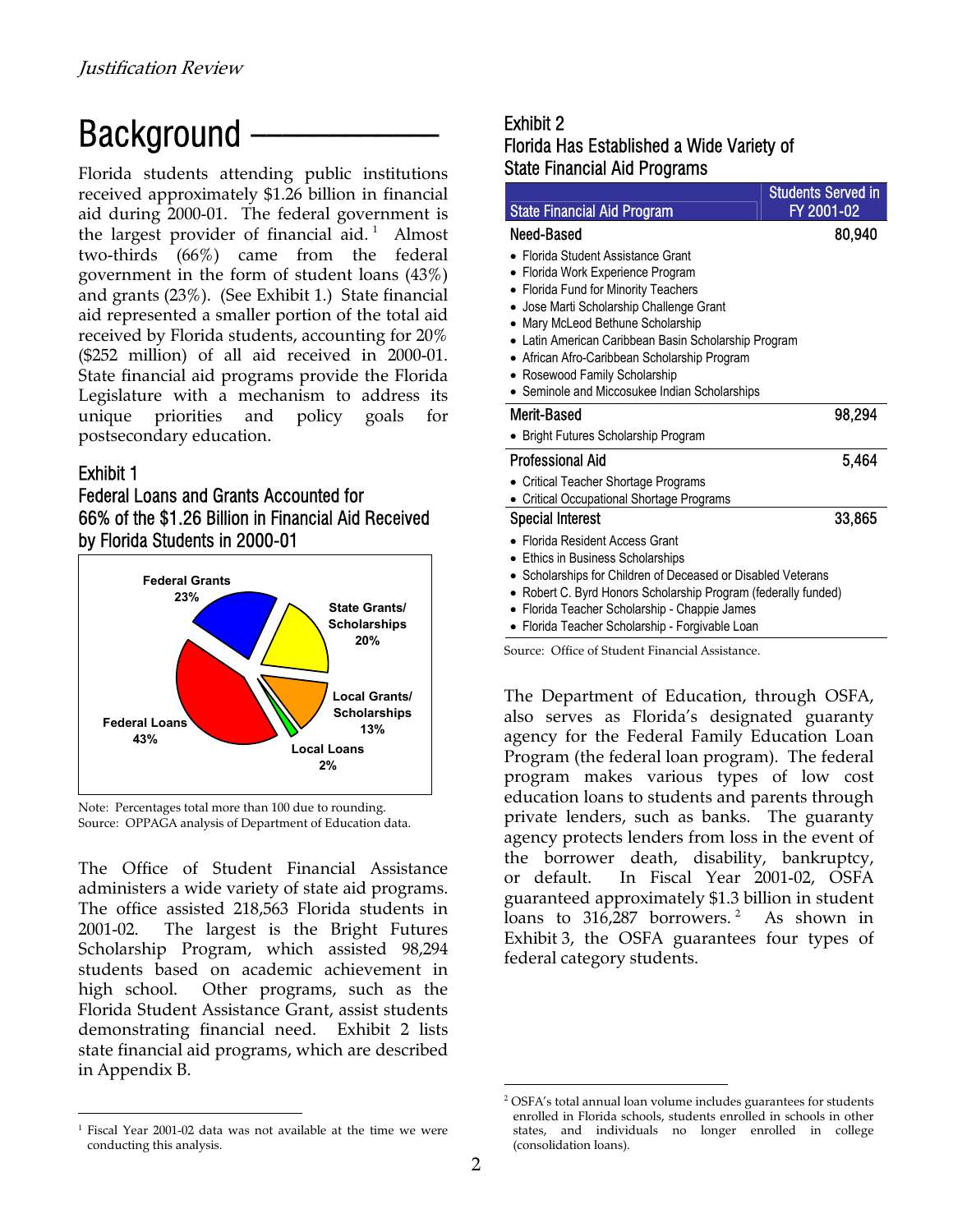In addition to OSFA assistance, Florida students also are eligible for aid programs administered by community colleges and universities that are funded through financial aid fees, fee waivers granted by these institutions, and state matching programs such as the Dr. Philip Benjamin Matching Grant Program for community colleges. Florida students also receive loans through other guaranty agencies operating in Florida.

#### Exhibit 3

#### The Office of Student Financial Assistance Guarantees Four Major Types of Federal Loans

Subsidized Stafford Loans are awarded to undergraduate and graduate students who demonstrate financial need. Because the U.S. Department of Education subsidizes the interest, borrowers are not charged interest while they are enrolled in school at least halftime and during grace and deferment periods.

Unsubsidized Stafford Loans are awarded to undergraduate and graduate students regardless of financial need. Borrowers are responsible for paying the interest that accrues during any period.

PLUS Loans allow parents to borrow on behalf of their dependent undergraduate children who are enrolled at least half-time. Borrowers are responsible for the interest that accrues on PLUS Loans during any period.

Consolidation Loans allow any eligible borrower to combine one or more federal education loans into one new loan to facilitate repayment.

Source: U.S. Department of Education.

#### Program organization

l

The Office of Student Financial Assistance is located in the Department of Education, under the direction of the chief financial officer for the State Board of Education. (See Appendix C for an organization chart of the department.) The office has 245 full-time equivalent (FTE) employees and is organized around two major program areas: administration of the federal loan program, and state scholarships and grants.

Federal loan program. OSFA's largest program area is the federal loan program, which accounts for 82% (201) of its employees. Loan program responsibilities include processing loan applications, customer service, recovering defaulted loans, and default aversion services to delinquent borrowers. Office service methods have changed over time. Prior to Fiscal Year 1999-00, OSFA contracted out most major loan services to private vendors such as loan origination, customer service, recovery, default aversion (pre-claims), and data management. OSFA personnel were mainly involved in contract monitoring. However, in July 1999, the office assumed primary responsibility for all services except recoveries and default aversion. OSFA made this decision after reviewing proposals that included higher costs but did not adequately address the office's requirements for technological improvements to the loan database system. [4](#page-2-1) (See Exhibit 4 for a list of OSFA's loan program services.)

State grant and scholarship programs.  $OSFA$ has 44 FTE employees who develop and disseminate program policies, provide technical assistance to institutions and students, and maintain a comprehensive student financial aid database. Activities for the individual state programs vary based on how each program is organized. (See Appendix D.) For centralized programs such as Bright Futures, OSFA processes applications, determines student eligibility, generates vouchers for program disbursements, and authorizes institutions to disburse appropriate program funds. However, for decentralized programs like the Florida Student Assistance Grant, the institutions that students attend are primarily responsible for performing these functions. OSFA tracks program disbursements for decentralized programs and monitors participating institutions to ensure that statutory requirements are met.

 $\overline{\phantom{a}}$ 

<span id="page-2-0"></span> $^3$  Section 1011.85*, F.S.,* establishes the Dr. Philip Benjamin Matching Grant Program for Community Colleges to encourage private support in enhancing community colleges by providing the community college system with the opportunity to receive and match challenge grants. Grant funds can be used for (a) scientific and technical equipment, (b) scholarships, loans, or need-based grants, and (c) other activities that will benefit future students as well as students currently enrolled at the community college, will improve the quality of education at the community college, or will enhance economic development in the community.

<span id="page-2-1"></span><sup>4</sup> This information is based on an internal Department of Education memorandum dated November 7, 2001, that provides background information about the decision to discontinue contracting for student loan services.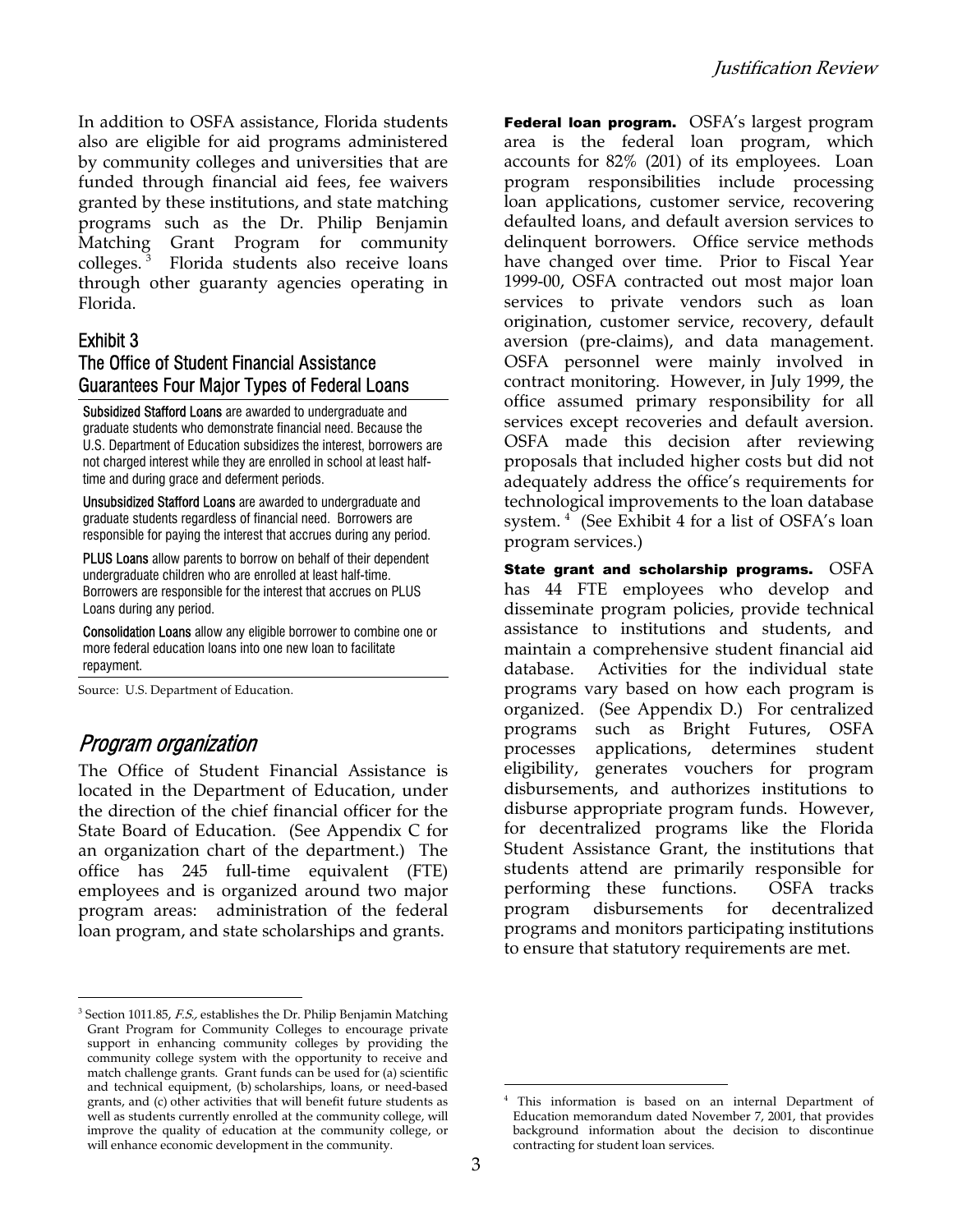#### OSFA's Loan Program Responsibilities Include Loan Origination, Customer Service, Default Prevention, and Loan Recovery

|                                                                                                                                                                                                                                                                                                                                                     | <b>Primary Method for</b><br><b>Providing Service</b> |                      |
|-----------------------------------------------------------------------------------------------------------------------------------------------------------------------------------------------------------------------------------------------------------------------------------------------------------------------------------------------------|-------------------------------------------------------|----------------------|
| <b>Federal Loan Program</b><br><b>Responsibilities or Services</b>                                                                                                                                                                                                                                                                                  | <b>Prior to</b><br>1999                               | <b>Since</b><br>1999 |
| Loan origination: process loan applications<br>submitted for guarantee and maintain<br>system loan records.                                                                                                                                                                                                                                         | <b>Contracted</b>                                     | In-house             |
| <b>Financial operations:</b> perform functions<br>related to federal and financial reporting,<br>purchasing and budgeting, and processing<br>receipts and disbursements.                                                                                                                                                                            | In-house                                              | In-house             |
| <b>Customer service:</b> maintain a call center to<br>assist borrowers with a variety of needs<br>related to their loans.                                                                                                                                                                                                                           | <b>Contracted</b>                                     | In-house             |
| Default prevention: provide workshops for<br>institutional staff and develop and distribute<br>default prevention materials. Default<br>prevention is designed to increase student<br>awareness about financing their education<br>and includes all activities conducted prior to<br>a borrower becoming delinquent in repaying<br>his or her loan. | <b>Contracted</b>                                     | In-house             |
| <b>Default aversion:</b> perform default aversion<br>activities once borrowers are at least 60<br>days delinquent in repaying their loans.<br>These activities consist mainly of locating<br>borrowers and providing counseling<br>services to advise them of their options to<br>avoid default.                                                    | <b>Contracted Contracted</b>                          |                      |
| Claims: review and approve lender claim<br>payment requests for defaulted loans                                                                                                                                                                                                                                                                     | <b>Contracted</b>                                     | In-house             |
| Recovery: perform collection activities (i.e.,<br>locating students, garnishments, etc.) for<br>defaulted student loans and monitor the<br>performance of contracted collection<br>agencies.                                                                                                                                                        | <b>Contracted: Contracted</b>                         |                      |
| Program review, training, and outreach:<br>conduct program reviews of program<br>lenders and schools, provide regulatory<br>interpretations and program training to<br>schools and lenders, and promote OSFA<br>programs to institutions and the general<br>public.                                                                                 | In-house                                              | In-house             |
| Data management: provide operations<br>support and system programming and<br>enhancements.                                                                                                                                                                                                                                                          | <b>Contracted</b>                                     | In-house             |

Source: Office of Student Financial Assistance.

#### Exhibit 4 State appropriated resources

The Florida Legislature appropriated \$430 million for student financial assistance programs in Fiscal Year 2002-03. This excludes federal student loan and grant programs, such as Pell Grants, which are not subject to appropriation by the Legislature. As shown in Exhibit 5, most (95%) of the funding appropriated by the Legislature comes from state revenue sources, including general revenue, the Student Financial Assistance Trust Fund, and lottery funds. The Bright Futures Scholarship Program, with an appropriation of \$218 million, is the largest statefunded financial aid program. The second largest program is the Florida Student Assistance Grant with an appropriation of \$85 million.

#### Exhibit 5

#### State Revenues Account for 95% of \$430 Million in Student Financial Assistance Appropriated by the Legislature



Source: Office of Student Financial Assistance.

Most (94%) of the total funding appropriated by the Legislature for the financial assistance program is used to provide scholarship and grant awards to students. The Legislature appropriated \$19.9 million to OSFA for program administration in Fiscal Year 2002-03. The majority (\$16.1 million, or 81%) of this administrative funding comes from federal funds that OSFA earns for its operation as a guaranty agency.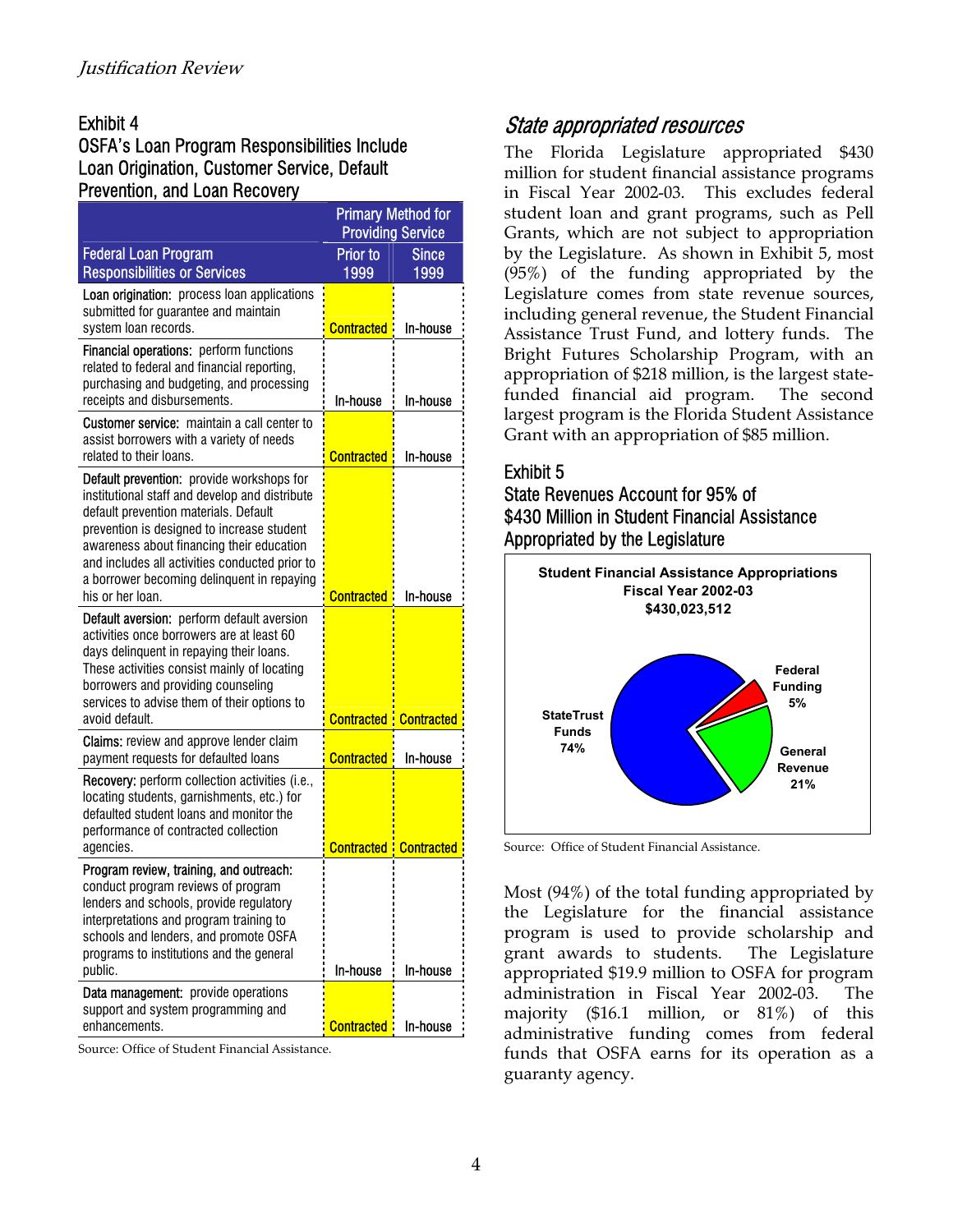#### Guaranty agency funding

OSFA earns federal administrative funds under a performance-based system that allows guarantors to retain any net earnings from administering the federal loan program. This system was established in 1998. Prior to that date, the federal government restricted use of guaranty funds.

Federal Student Loan Reserve Fund revenues are used to pay for lender claims on defaulted loans. As a guaranty agency, OSFA must reimburse lenders for loans that are not repaid. OSFA maintains the Federal Student Loan Reserve Fund, which is property of the federal government, to pay lender claims on defaulted loans. This reserve fund receives revenues from reinsurance payments and interest income. The federal government reinsures or reimburses the fund for claims. Reinsurance rates vary based upon OSFA's default rate for its portfolio of guaranteed loans and based upon the date the loan was disbursed as follows:

- 80% 100%, if disbursed before October 1, 1993;
- $\blacksquare$  78% 98%, if disbursed between October 1, 1993 and September 30, 1998; and
- 75% 95%, if disbursed on or after October 1, 1998.

OSFA's default rate has always been at a level that allowed it to receive the maximum reinsurance rate for each time period. The office may charge an insurance fee of up to 1% when it guarantees a loan, which would go into the reserve fund. However, OSFA has not charged the fee since July 2000, which financially benefits borrowers.

Loan Operating Fund revenues are used for program administration and other financial aidrelated activities selected by the guarantor. OSFA also administers the Loan Operating Fund, which is a state trust fund. This trust fund pays for activities associated with administering the federal loan program. These activities include application processing, lender and school training, default aversion activities, financial aid awareness and outreach activities, default prevention, and default collections activities. However, federal law also permits guaranty agencies to use operating funds for "other student financial aid-related activities for the benefit of students, as selected by the guaranty agency."

The Loan Operating Fund receives revenues earned by the office under the federal performance funding system. As described in Exhibit 6, the federal government pays guarantors according to their performance in the four major areas of loan servicing.

#### Exhibit 6

#### OSFA Generates Revenue in Four Major Areas of Student Loan Servicing

| Sources of Revenue for OSFA as a Guaranty Agency                                                                                                                                                                                                                                                                                                                                                                                                                                         | <b>Amount Generated in</b><br>Fiscal Year 2001-02 |
|------------------------------------------------------------------------------------------------------------------------------------------------------------------------------------------------------------------------------------------------------------------------------------------------------------------------------------------------------------------------------------------------------------------------------------------------------------------------------------------|---------------------------------------------------|
| Revenues for Loans in Good Standing (Not Delinquent or in Default)                                                                                                                                                                                                                                                                                                                                                                                                                       |                                                   |
| Loan processing and issuance fees: The federal government pays OSFA a one-time loan processing and<br>issuance fee of 0.65% based on the original principal amount of new loans guaranteed and disbursed under the<br>federal loan program. This fee amount will drop to 0.40% beginning October 1, 2003.                                                                                                                                                                                | \$4,737,088                                       |
| <b>Loan account maintenance fees:</b> The federal government pays OSFA (quarterly) an account maintenance fee of<br>0.10% of the original principal amount of outstanding guaranteed loans.                                                                                                                                                                                                                                                                                              | 4,350,341                                         |
| Revenues for Loans That Become Delinguent or in Default                                                                                                                                                                                                                                                                                                                                                                                                                                  |                                                   |
| Default aversion fees: The federal government pays OSFA for default aversion activities on delinquent loans when<br>lenders request aversion assistance. At the time the office receives a request from a lender for default aversion<br>assistance, a fee equal to 1% of the principal and accrued interest on the loan is paid from the federal fund to the<br>office's operating fund. If the loan subsequently defaults, 1% of the principal and interest of the loan at the time of |                                                   |
| default must be refunded to the federal fund.                                                                                                                                                                                                                                                                                                                                                                                                                                            | 3.637.438                                         |
| Loan recovery and collections: If the office begins collecting on a defaulted loan, the federal government allows<br>it to keep 18.5% to 24% of each defaulted borrower payment for program administration (operating fund).                                                                                                                                                                                                                                                             | 16.070.660                                        |

Source: Office of Student Financial Assistance.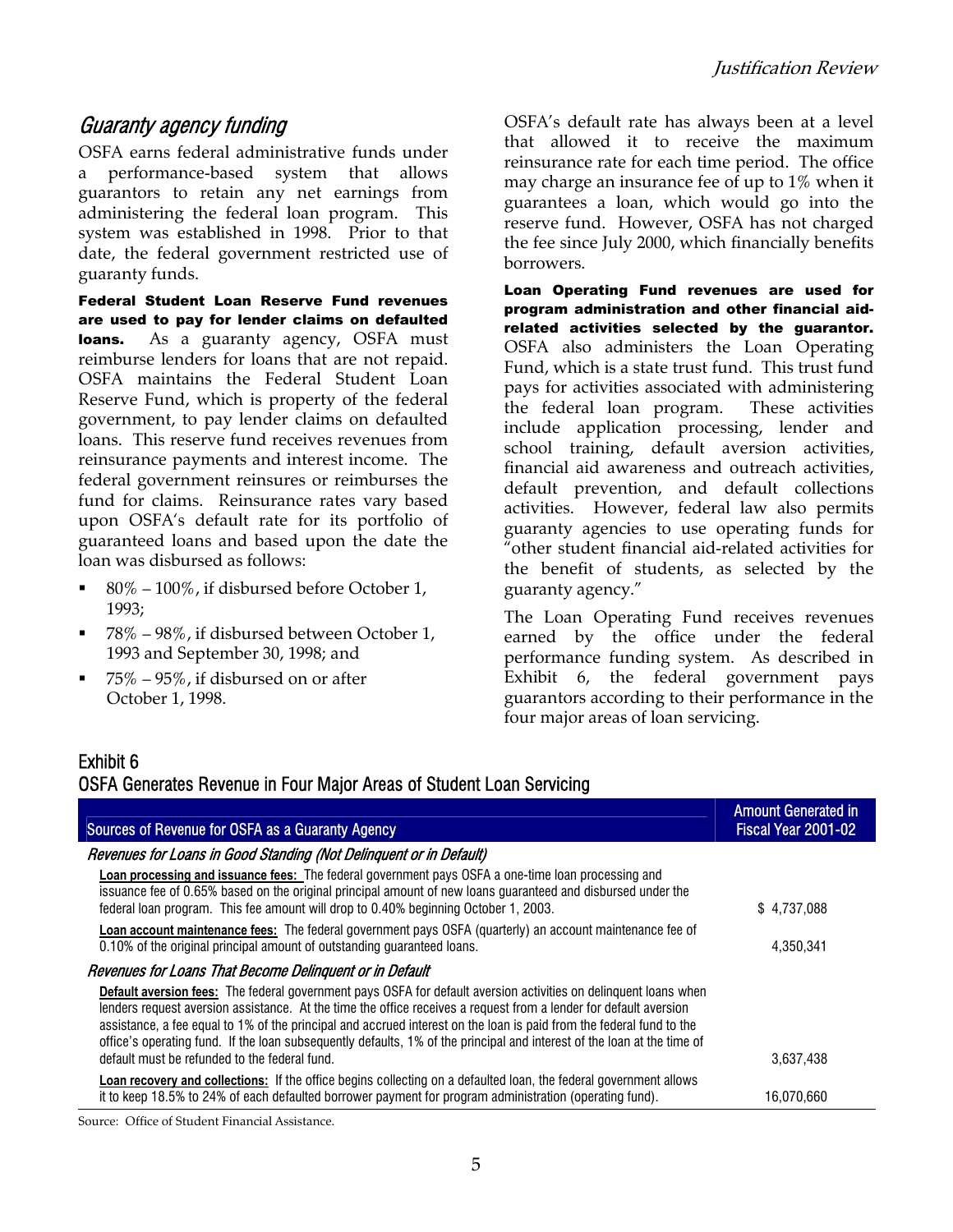### Program Benefit \_\_\_\_\_\_\_ Exhibit 7

The Student Financial Aid Program provides  $\alpha$  From Its Operation as a Guaranty Agency public benefit and should continue to operate. The program eases the financial burden of attending college by helping students and their families to pay for the cost of attendance. By doing so, the program helps to ensure that financial obstacles do not prevent students from achieving a college education. Individuals with a college education typically have higher incomes, live longer, and provide a higher quality of life for their children.

The two future companion OPPAGA reports will examine more closely the specific public benefit of the financial aid program: (1) the extent to which current financial aid policies make higher education affordable for different types of students and (2) the effect of the Bright Futures Scholarship Program on improving academic achievement of high school students.

#### OSFA's guaranty agency function produces additional revenue that can be used to support state financial aid initiatives

Another benefit of the program is that the Office of Student Financial Assistance provides revenue for state financial aid initiatives through earnings generated from federal loan program administration. Since 1999, the office and the Legislature have used approximately \$4.4 million from the Loan Operating Fund to support state financial aid programs. Specifically, the office used \$1.9 million from the fund to purchase computer-programming support and to hire personnel to support the Bright Futures Program. In addition, the 2002 Legislature appropriated \$2.5 million from the fund for the Florida Student Assistance Grant.

computerized loan data system. In addition to the state program funding discussed above, the office has generated \$30.9 million in net earnings (excess revenues over operating expenditures) from its operation as a guaranty agency. The office has yielded approximately \$10 million annually in net earnings during the last two fiscal years. Exhibit 7 shows the office's guaranty agency operating revenues and expenses for the last three years.

# OSFA Has Generated \$30.9 Million in Net Earnings

|                     | 1999-00      | 2000-01      | 2001-02      |
|---------------------|--------------|--------------|--------------|
| Revenues            | \$18.764.647 | \$33,471,385 | \$29,939,765 |
| Expenses            | 12,865,825   | 21.378.091   | 19,828,187   |
| <b>Net Earnings</b> | \$5,898,822  | \$12,093,294 | \$10,111,578 |
| <b>Fund Balance</b> | \$8,738,8771 | \$20,832,171 | \$30,943,749 |

<sup>1</sup> The office had a \$2,840,055 fund balance at the beginning of Fiscal Year 1999-00.

Source: OPPAGA analysis of the office's financial statements.

The Loan Operating Fund has a minimum of \$7.9 million in net earnings available for appropriation by the 2003 Legislature.Since OSFA is performance-funded and primarily focused on administering the federal loan program, the amount of guaranty agency revenue available to support state financial aid initiatives will vary each year. Although the total Loan Operating Fund balance is \$30.9 million, the office needs to maintain a minimum balance for contingency purposes, which according to OSFA administrators should be approximately \$10 million. Also, administrators estimate an additional \$13 million may be needed to pay \$3 million in rebates on default aversion fees, and an estimated \$10 million for the implementation of a new computerized loan data system.

After taking OSFA's estimates into consideration, the Loan Operating Fund still has a minimum of \$7.9 million in net earnings that the 2003 Legislature could appropriate to support state financial aid programs including the Florida Student Assistance Grant. The Legislature also could appropriate more of the net earnings depending on legislative priorities and the justification for upgrading OSFA's

### Program Performance and Accountability —

The program's legislative measures are not useful for assessing its performance due to the lack of reported data. Additional performance measures also need to be developed. However, other available data shows that OSFA is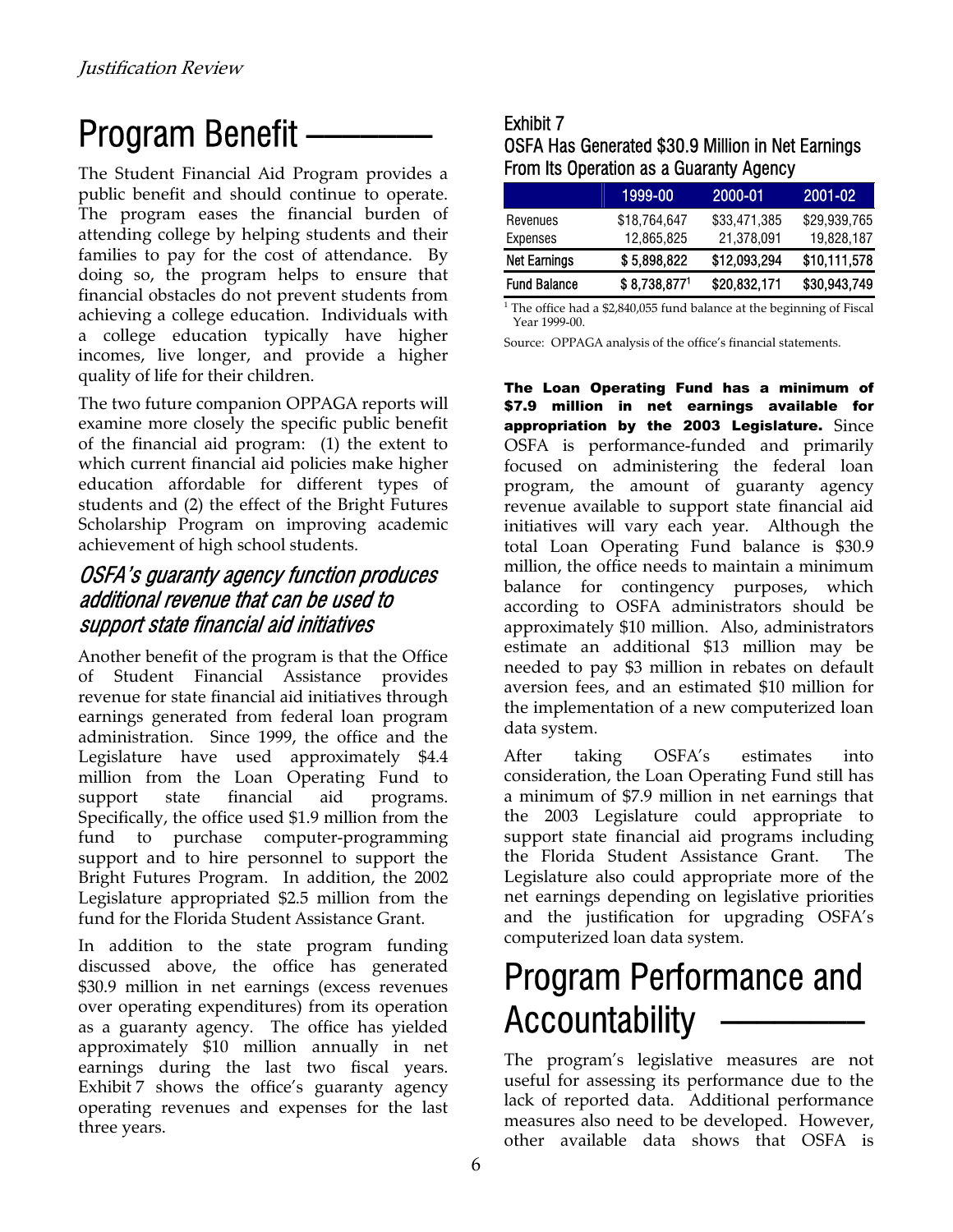generally performing well but should take steps to address the high default rate for federal student loans. The financial benefit of continuing OSFA's guaranty agency function would be jeopardized if its reserve fund balance drops below a certain level.

#### OSFA has not reported data for most of its legislative performance measures

The program's legislative performance measures cannot be used to evaluate its performance because the office has not collected and reported data for most of the measures. Although the Legislature established eight performance measures for the program, OSFA has reported only data for three of these measures as of

December 2002. In addition, two of the three measures with reported data are misleading because the data used to calculate them does not match the corresponding measure listed in the Appropriations Act. Department of Education administrators stated that the reporting delays have been primarily caused by continuing discussion over the appropriateness of the measures for evaluating financial aid programs.

To address these issues, OSFA should report the data for the five measures that have not yet been reported. The office also should correct the data reported for the two measures that contain misleading information. See Exhibit 8 for a summary of our concerns about the current legislative performance measures.

#### Exhibit 8

OSFA Only Reported Data for Three of Its Legislative Performance Measures, and Two of These Measures Contain Misleading Information

| <b>Performance Measure</b>                                                                                                                                                                  | 2001-02 | 2002-03 | <b>OPPAGA Comment</b>                                                                                                                                                                                                                                                                                                                                                                                                                                                                                         |
|---------------------------------------------------------------------------------------------------------------------------------------------------------------------------------------------|---------|---------|---------------------------------------------------------------------------------------------------------------------------------------------------------------------------------------------------------------------------------------------------------------------------------------------------------------------------------------------------------------------------------------------------------------------------------------------------------------------------------------------------------------|
| Percent of high school graduates who successfully<br>completed the 19 core credits (Bright Futures)                                                                                         | 63%     |         | 63% The data reported by the office for this measure is misleading.<br>OSFA did not report the college preparation of all high school<br>graduates. Instead, the office only reported the percentage of initial<br>Bright Futures Program applicants who completed at least 15<br>college prep academic courses. OSFA should collect and report data<br>for ALL high school graduates                                                                                                                         |
| Percent of high school graduates attending Florida<br>postsecondary institutions (Bright Futures)                                                                                           | 52%     |         | 52% The data reported by the office for this measure is misleading.<br>OSFA did not report the continuation rates of all high school<br>graduates. Instead, the office reported the percentage of students<br>initially eligible for the Bright Futures program who received a<br>program disbursement. The office should report the continuation<br>rates for ALL high school graduates. Assessing high school to<br>college continuation rates is useful when considering postsecondary<br>"access" issues. |
| Number of Bright Futures recipients                                                                                                                                                         | 100,397 |         | 111,528 This is an appropriate output measure. The number of Bright<br>Futures Program recipients is increasing.                                                                                                                                                                                                                                                                                                                                                                                              |
| Retention rate of FTIC award recipients, by delivery<br>system, using a four-year rate for community colleges<br>and a six-year rate for universities (Bright Futures)                      | TBD     |         | TBD <i>OSFA has not yet reported data for this measure</i> . The measure could<br>be used to assess whether Bright Future students persist in college.                                                                                                                                                                                                                                                                                                                                                        |
| Graduation rate of FTIC award recipients, by delivery<br>system (Bright Futures)                                                                                                            | TBD     |         | TBD OSFA has not yet reported data for this measure. The measure<br>could then be used to assess whether Bright Future students<br>graduate from college.                                                                                                                                                                                                                                                                                                                                                     |
| Retention rate of FTIC award recipients, by delivery<br>system, using a four-year rate for community colleges<br>and a six-year rate for universities (Florida Student<br>Assistance Grant) | TBD     |         | TBD <i>OSFA has not yet reported data for this measure</i> . The measure<br>could be used to assess whether students receiving a Florida<br>Student Assistance Grant persist in college.                                                                                                                                                                                                                                                                                                                      |
| Graduation rate of FTIC award recipients, by delivery<br>system (Florida Student Assistance Grant)                                                                                          | TBD     |         | TBD <i>OSFA has not yet collected and reported data for this measure</i> . The<br>measure could be used to assess whether students receiving a<br>Florida Student Assistance Grant graduate from college.                                                                                                                                                                                                                                                                                                     |
| Percent of recipients who, upon completion of the<br>program, who work in fields in which there are<br>shortages (Critical Teacher Shortage Forgivable Loan<br>Program)                     | TBD     |         | TBD <i>OSFA has not yet collected and reported data for this measure</i> . The<br>office should collect and report data for this measure. This measure<br>could be used to assess whether the Critical Teacher Shortage Loan<br>Program is helping to increase the supply of teachers in Florida.                                                                                                                                                                                                             |

Source: OPPAGA analysis of legislative performance measures.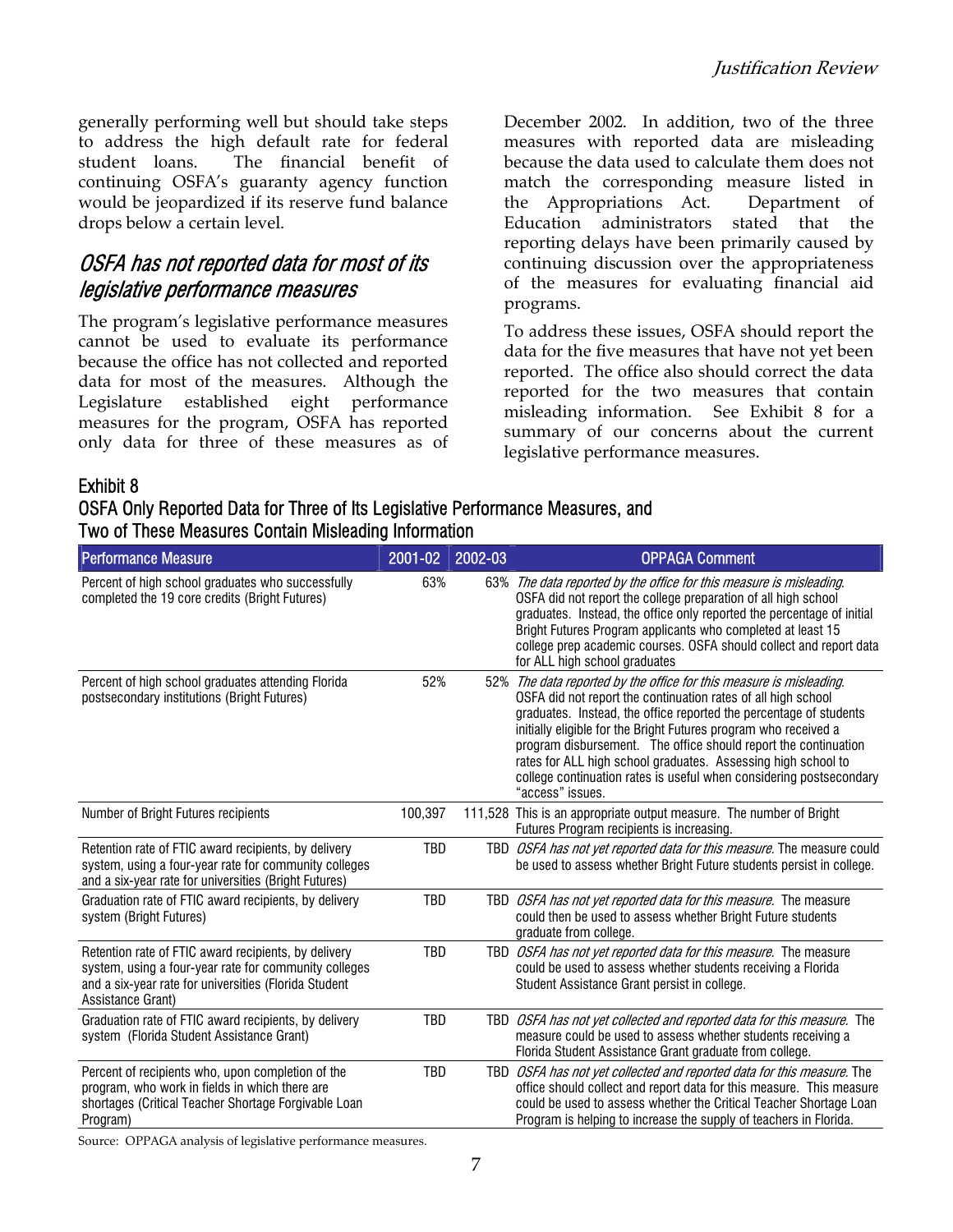The Legislature should consider adding several additional performance measures for the financial aid program.The current measures, if correctly reported, could be used to assess important performance issues related to the state's financial aid policies. However, the measures do not assess the extent to which Florida's financial aid policies are meeting the state's goal of ensuring college affordability. In addition, none of the measures can be used to evaluate the performance of the Office of Student Financial Assistance. To address these issues, the Legislature should consider adding a performance measure for college affordability and several measures that could be used to assess the office's performance in administering financial aid programs. (See Exhibit 9 for a description of these proposed measures.)

#### OSFA's loan program productivity significantly improved over the last few years, but its loan default rate remains high

OSFA's productivity in guaranteeing loans and recovering defaulted student loans improved significantly over the last few years. These

improvements have allowed it to generate more revenue and increase its net earning margin. However, the office has one of the highest default rates in the nation, which it should address by implementing its long-delayed default prevention plan.

OSFA's annual loan volume has increased. The office increased the annual number of loans that it guaranteed from 191,005 in 1997-98 to 316,287 in 2001-02. (See Exhibit 10.) This represents a 66% increase in the number of loans and is an indicator of the office's performance. This is because other guaranty agencies also operate in Florida and so OSFA must compete for customers based in part on its services. OSFA administrators attributed this increase to improved customer service, which included establishing new positions in five regional locations to assist schools and lenders in processing student loans.

#### Exhibit 9

The Legislature Should Consider Adding a Measure for College Affordability and Four Measures That Provide Information About OSFA's Performance

| <b>Recommended Performance Measures</b>                                                                                                     | <b>Rationale for Adding Measure</b>                                                                                                                                                                                                                                                                                                                                           |
|---------------------------------------------------------------------------------------------------------------------------------------------|-------------------------------------------------------------------------------------------------------------------------------------------------------------------------------------------------------------------------------------------------------------------------------------------------------------------------------------------------------------------------------|
| The percentage of unmet financial need for students (as a percentage of<br>the cost of attendance)                                          | The measure will provide the Legislature a tool for monitoring how its<br>financial assistance policies are affecting college affordability for<br>students in Florida. The measure would require colleges and universities<br>to submit new data to the Department of Education. A companion<br>OPPAGA report will provide performance information related to this<br>issue. |
| The percentage of program customers stating they were satisfied with<br>the services provide by the Office of Student Financial Assistance  | The measure would help the Legislature monitor whether the office is<br>meeting its customer's needs. This is an important measure since<br>OSFA is a service type organization.                                                                                                                                                                                              |
| The total number and amount of loans guaranteed by the Office of<br>Student Financial Assistance (fiscal year basis)                        | The measure would help the Legislature monitor the office's<br>productivity as a guaranty agency. Increased productivity could<br>increase the amount of revenue available for state financial aid<br>initiatives.                                                                                                                                                            |
| The percentage of loans recovered or collected by the Office of Student<br>Financial Assistance (as a percentage of total loans in default) | The measure would help the Legislature monitor the office's<br>productivity as a guaranty agency. Increased productivity could<br>increase the amount of revenue available for state financial aid<br>initiatives.                                                                                                                                                            |
| The federally determined cohort default rate for the Office of Student<br><b>Financial Assistance</b>                                       | The measure would help the Legislature monitor the office's<br>effectiveness in helping borrowers to avoid defaulting on their student<br>loans.                                                                                                                                                                                                                              |

Source: OPPAGA analysis of legislative performance measures.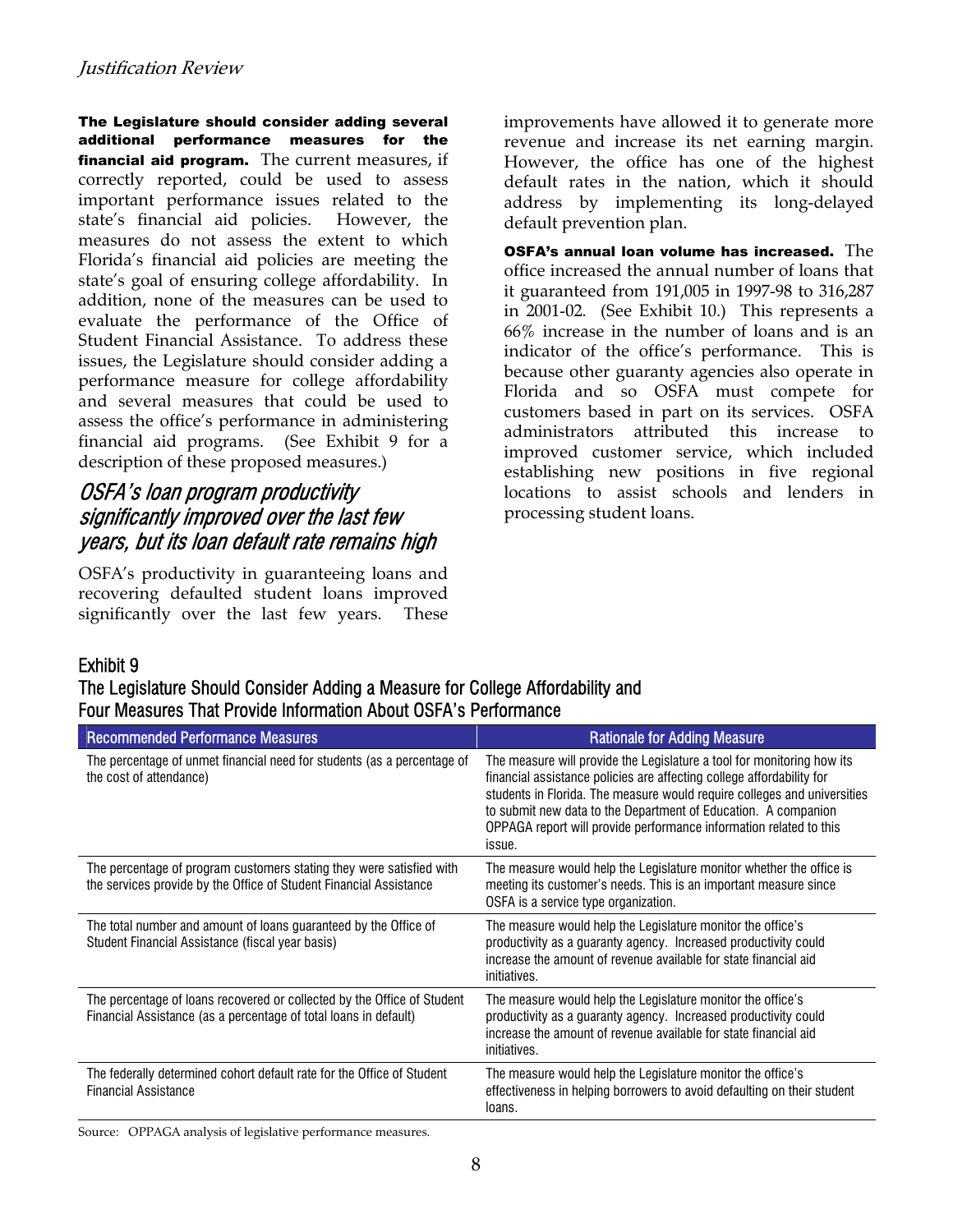#### Exhibit 10 OSFA Significantly Increased Its Number of Guaranteed Student Loans Over the Last Several Years



Source: Office of Student Financial Assistance.

Loan recoveries have improved markedly. The office also improved its performance in recovering defaulted student loans. OSFA more than doubled the percentage of loans that it recovered in 2000-01 over the three previous years. (See Exhibit 11.) The office recovered 24% of its defaulted loans in 2000-01 as compared to only 10% in 1997-98. OSFA administrators attributed this improved recovery to contracting with additional agencies to service student loans as well as a performance evaluation component that has been added to the contracts.

#### Exhibit 11

#### OSFA Experienced a Marked Improvement in Its Defaulted Loan Recovery Rate in 2001



Source: Office of Student Financial Assistance.

The office evaluates its contracted collection agencies on a quarterly basis. These agencies attempt to locate delinquent borrowers and recover their loans through wage garnishment, loan consolidation, or getting the borrower to

begin regular payments. OSFA uses a performance evaluation system to score and rank the agencies based on the amount of loans recovered, number of complaints, and customer service issues. Agencies are then awarded a percentage of available accounts from OSFA based on how they ranked on the evaluation. The higher an agency ranks, the more accounts it will receive from the office. This provides an incentive for these agencies to increase the amount of loans recovered.

OSFA's needs to improve its performance in preventing students from defaulting on loans. OSFA has the highest cohort loan default rate (9.1%) in the nation among all guaranty agencies. The cohort default rate, which is calculated by the federal government, is the percentage of those borrowers who began repayment on loans during a particular fiscal year and then default within the same fiscal year or within the next fiscal year. As shown in Exhibit 12, the office's cohort loan default rate had been improving since 1996-97, but it worsened in the most recent year of available data (1999-00). Defaulting on a loan is bad for the individual borrower because of the negative effect on his or her credit history. In addition, high amounts of defaulted loans could affect OSFA's long-term ability to pay lender claims if the balance in its Federal Student Loan Reserve Fund gets below a certain level because of the high payouts for defaults.

#### Exhibit 12

#### OSFA's Cohort Loan Default Rate Worsened in 1999-00 After Improving During the Two Previous Years



Source: Office of Student Financial Assistance.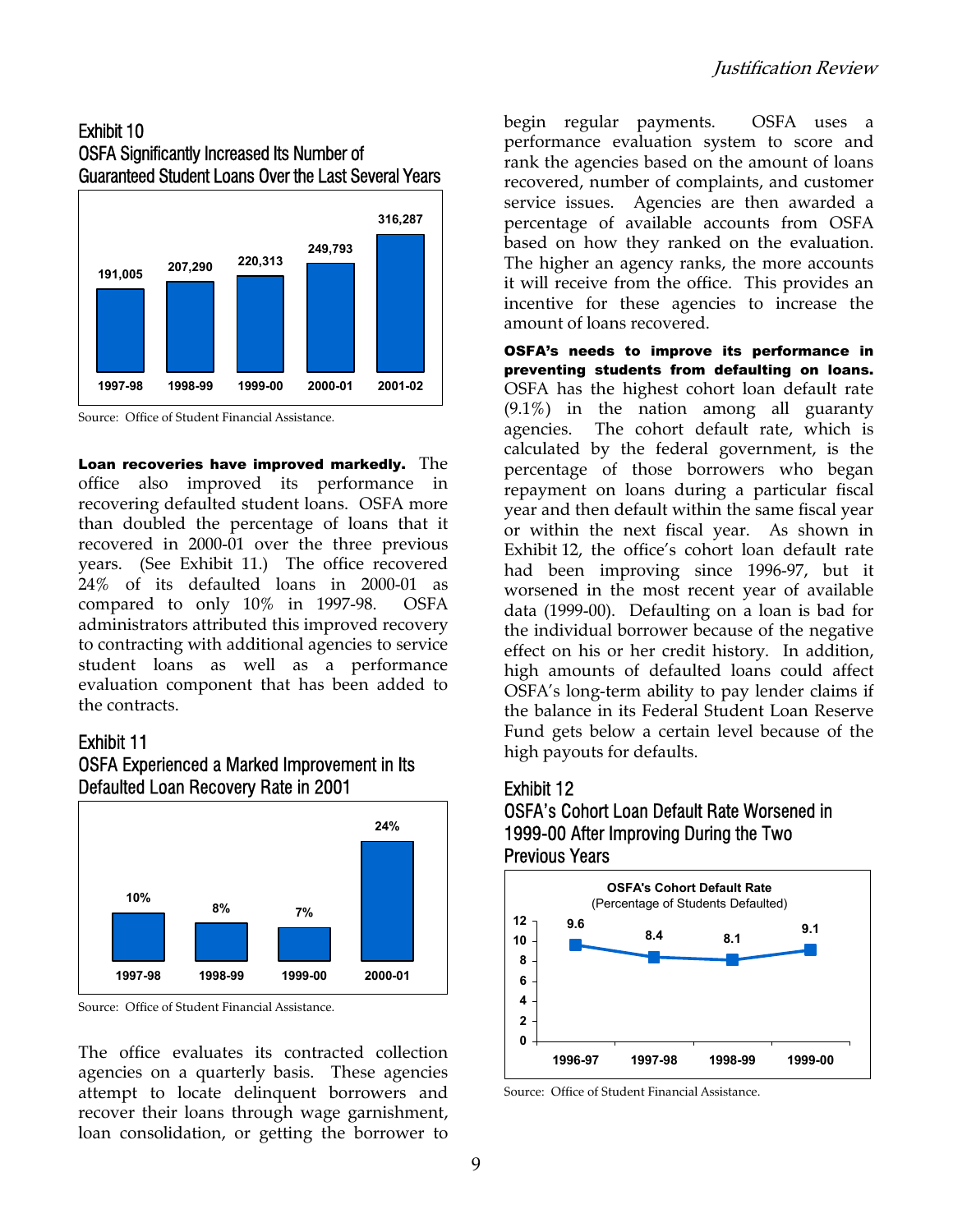Historically, the office has not focused on default prevention, which likely has contributed to its high default rate. Rather, OSFA's strategy has been to focus more on providing default aversion services, which do not begin until a borrower is already delinquent in repaying his or her loans. OSFA's high default rate indicates that this strategy has not been very successful in preventing borrowers from defaulting on their loans.

OSFA has developed a default prevention plan, but has not fully implemented it yet. OSFA has developed a comprehensive plan to improve default prevention, and it has \$7 million in interest earnings from its federal fund designated to implement the plan. The federal government approved both the plan and fund usage in August 2000. The plan outlines a number of important strategies for improving default prevention. These strategies include early awareness initiatives such as public service announcements, hiring additional personnel to provide default prevention services, conducting workshops with institutional personnel, early detection of high-risk borrowers, and contacting borrowers during their loan repayment grace period.

However, as of December 2002, OSFA has implemented only a few of the strategies identified in its plan. The office has hired a director for its default prevention unit, issued public service announcements, and arranged for default prevention workshops at different locations throughout the state. OSFA administrators conceded that most of the plan has not been implemented. The reasons cited for the delay were (1) turnover of key personnel; (2) the transition from outsourced to in-house loan program services slowed progress as the office worked to get all of its major services operational; and (3) the office has continued its strategy of focusing on default aversion services. These reasons do not negate the need for OSFA to take immediate steps to expedite the implementation of the plan.

#### The financial benefit of continuing OSFA's guaranty agency function would be jeopardized if its reserve fund balance drops below a certain level

Federal regulations require OSFA to manage the reserve fund so that there is enough money in it to pay lenders for loan defaults when their normal collection efforts fail. Specifically, the law requires guarantors to manage the reserve fund so that cash and investments are greater than 0.25% of the original principal balance of outstanding guarantees (minimum Federal Fund ratio). If OSFA's ratio falls below this level, the federal government could require the office to raise the ratio back up through other fund sources or discontinue being a guaranty agency. As shown in Exhibit 13, OSFA's current reserve ratio is 1.72%.

#### Exhibit 13

Federal Regulations Require a Minimum Federal Loan Reserve Fund Ratio of 0.25%

| Federal<br><b>Fiscal Year</b> | <b>Total Federal</b><br><b>Fund Assets</b>    | <b>Original Principal</b><br><b>Outstanding</b> | <b>Reserve</b><br>Ratio |
|-------------------------------|-----------------------------------------------|-------------------------------------------------|-------------------------|
| 2002                          | \$83,178,408                                  | \$4,821,953,192                                 | 1.72%                   |
| 2001                          | 132,068,581                                   | 3,770,833,964                                   | 3.50%                   |
| 2000                          | 128,190,672                                   | 3,369,513,441                                   | 3.80%                   |
| 1999                          | 120,413,031                                   | 3,300,311,886                                   | 3.65%                   |
| 1998                          | 118,563,367                                   | 3,956,855,093                                   | 3.00%                   |
| 1997                          | 100,621,468                                   | 3,570,414,661                                   | 2.82%                   |
| 1996                          | 97,227,207                                    | 3,178,802,032                                   | 3.06%                   |
| 1995                          | 89,120,928                                    | 2,855,516,759                                   | 3.12%                   |
|                               | Course Office of Chident Einengiel Assistance |                                                 |                         |

Source: Office of Student Financial Assistance.

The 2002 reduction in the reserve fund ratio is largely due to a series of recalls by the federal government. These recalls and related payments by OSFA are shown below.

 The 1997 Budget Reconciliation Act required the return of a total of \$1 billion nationwide in Federal reserves from all guaranty agencies over a five-year period. OSFA's share of this nationwide recall was \$49 million, and was remitted to U.S. Treasury in September 2002.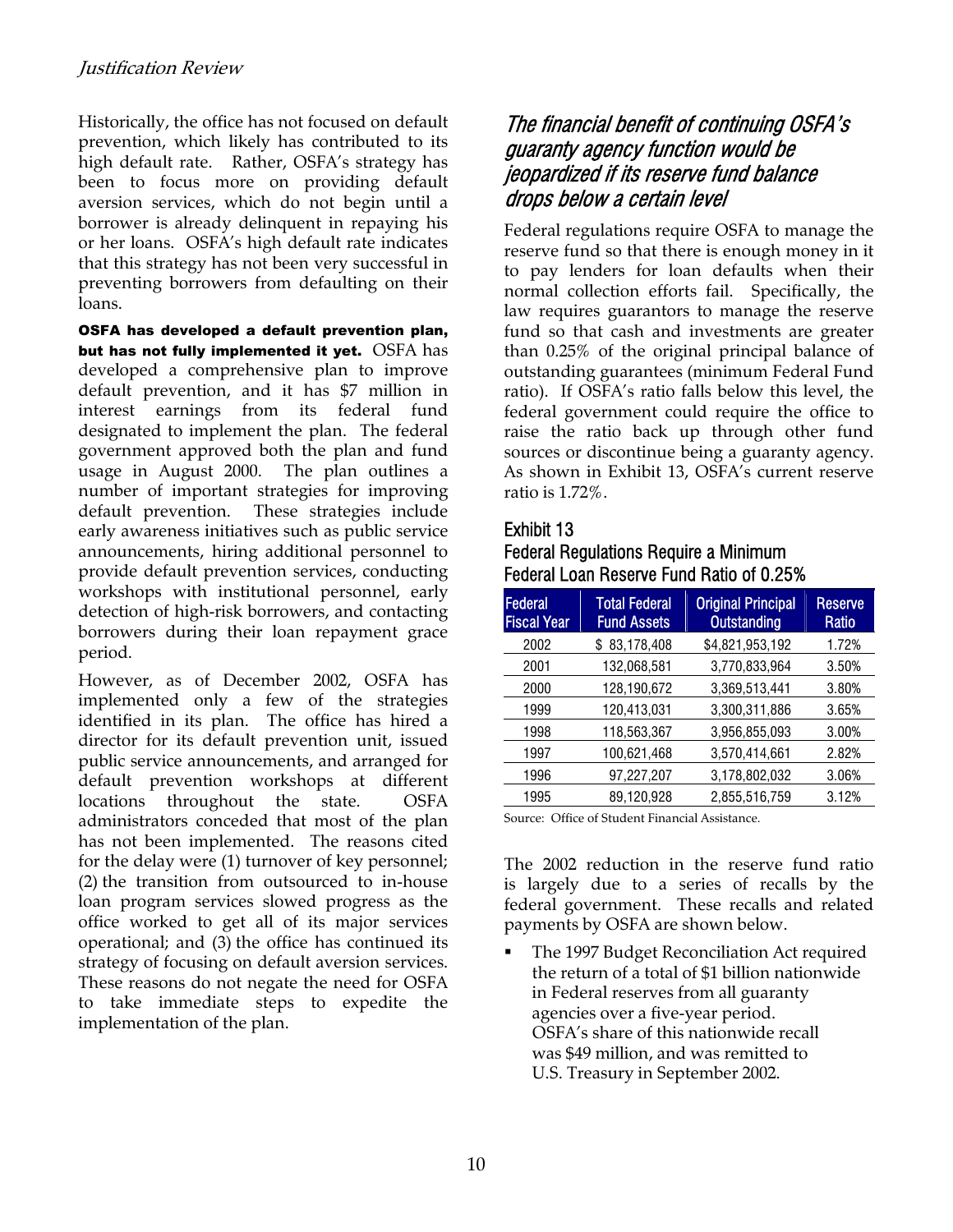The 1998 amendments to the Higher Education Act contained a provision for an additional recall of Federal Reserve funds held by guaranty agencies totaling \$250 million. OSFA's share of this latest recall was \$6.5 million. In September 2002, the office remitted \$2.2 million of their share. OSFA is obligated to remit the remaining \$4.3 million over two years in 2006 and 2007.

To date, the overall effect of both federal recalls has been to delete Florida's Reserve Fund by a total of \$51.2 million with and additional \$4.3 million obligated for future remittance.

Nationally, current trends in the reserve fund point to solvency problems for guarantors in the future, but OSFA should not have any problems for an estimated 22 years barring additional federal recalls. According to the National Council of Higher Education Loan Programs, guaranty agencies nationwide are at risk of falling below the minimum reserve fund ratio in the future due largely to the recall and the decision by many not to charge the insurance fee. OSFA administrators stated that they are in a better position than some guarantors and do not anticipate problems in their reserve fund because of internal changes they have made to default aversion, claims, and collections procedures. If these changes do not reduce claims and improve collections, OSFA's reserve fund could ultimately drop below the minimum ratio. However, this would not occur until an estimated 22 years using current claim payout rates. This time frame could increase or decrease based on the economy, congressional reauthorization of the program, additional recalls, and changes in program performance.

If OSFA's reserve fund ultimately reaches the point at which time it might lose solvency, the state would have two major options to address the problem.

 Discontinue the office's guaranty agency operations and turn its loan guarantees over to the federal government. According to federal government officials, there would be no financial penalty to the state if this happened. The reserve fund is the federal government's property. The Legislature could then establish another guarantor as Florida's designated guaranty agency.

 Maintain OSFA as a guarantor, but raise the reserve fund back to the required level. OSFA could pursue several different strategies to accomplish this, including reestablishing the insurance fee, not transferring money out of the reserve fund for default aversion, or transferring revenue from the Loan Operating Fund.

#### Most program customers are satisfied with the quality of services provided by the Office of Student Financial Assistance

While not a legislative performance measure, program customers report a high level of satisfaction with the quality of services provided to them by OSFA. To determine the level of satisfaction with the office's services, we surveyed two of its major customer groups: institutional financial aid personnel, and high school guidance counselors. **[5](#page-10-0)** Our survey examined both overall customer satisfaction and assessments of the specific services provided by OSFA. These services included (1) the online student financial aid database, (2) developing and disseminating program information, (3) customer service, and (4) determining student eligibility and disbursing aid awards.

Overall satisfaction with OSFA is high.  $As$ shown in Exhibit 14, both institutional financial aid personnel and high school guidance counselors reported that they were satisfied with services and support provided by OSFA. At least three-fourths of the respondents from both groups reported that they were satisfied or very satisfied with the office. Financial aid personnel gave the office slightly higher satisfaction ratings than did guidance counselors.

 $\overline{a}$ 

<span id="page-10-0"></span><sup>5</sup> To determine whether customers were satisfied with the Office of Student Financial Assistance, we surveyed financial aid staff at all public and independent community colleges, four-year colleges, and universities. We received responses from all 39 public institutions, and from 19 of the 27 independent institutions. We also surveyed a random sample of high school guidance counselors in both public and private schools. We received responses from 60% of the guidance counselors surveyed. See Appendix D for more information about our surveys.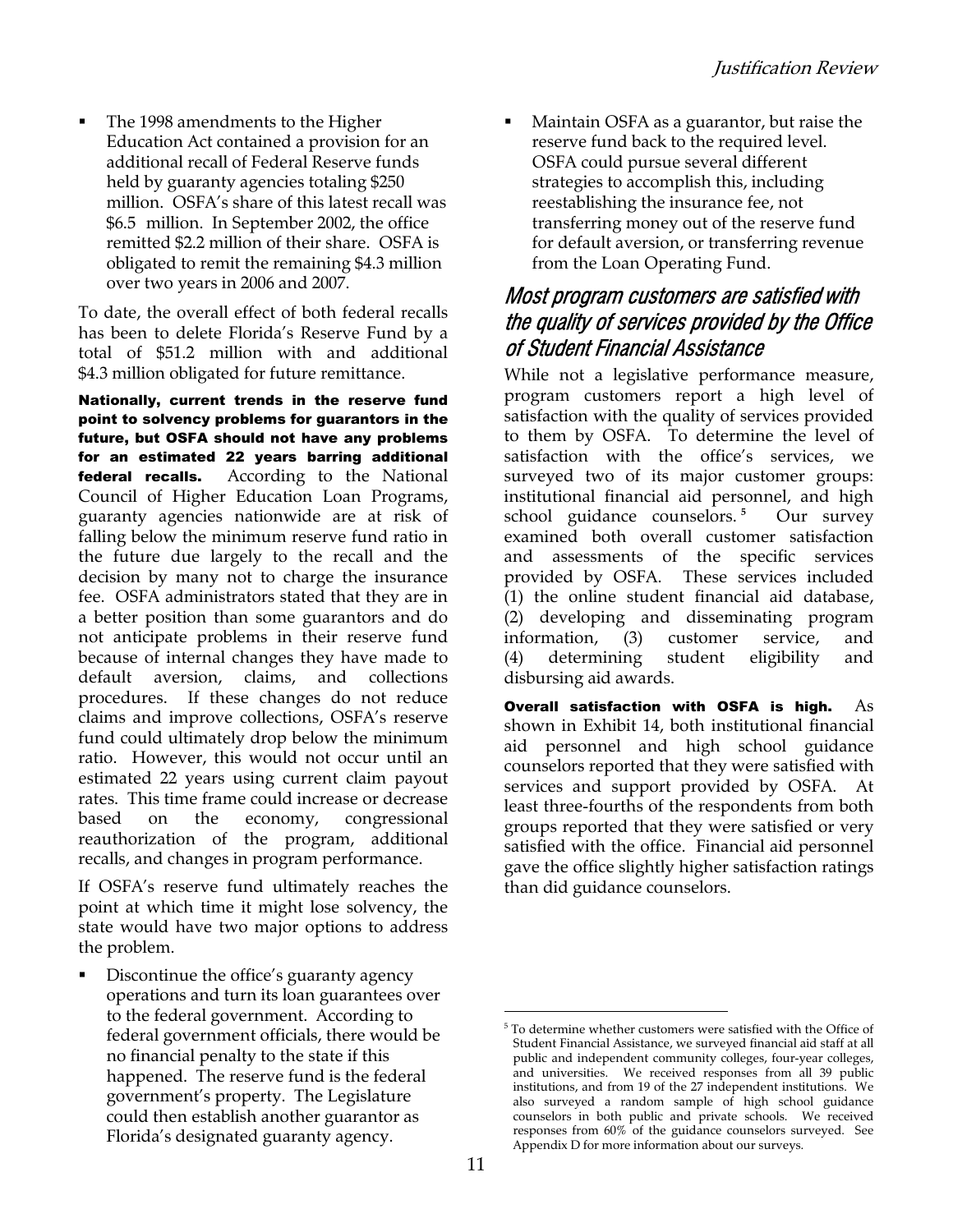#### Exhibit 14 Both Financial Aid Personnel and Guidance Counselors Reported a High Level of Overall Satisfaction With OSFA



Source: OPPAGA survey of program customers.

OSFA is performing well in each of the major service areas covered by our survey. Regarding specific services, both groups of respondents were generally satisfied with the major services provided by OSFA. (See Exhibit 15.) Their responses are discussed below.

- Respondents reported that OSFA's online student financial aid database is accessible and useful. The database provides an online application for all state-funded financial aid programs and allows school district and postsecondary administrators to report and access financial aid data. Survey results showed that 86% of the financial aid personnel and 71% of the guidance counselors were satisfied or very satisfied with the database.
- Respondents believed that the office is doing a good job in providing needed and useful program information. Survey results showed that 95% of the financial aid personnel and 85% of the guidance counselors were satisfied or very satisfied with the information provided by OSFA.
- Program customers believe that OSFA's processes for determining student eligibility and disbursing aid awards are efficient (timely, accurate, and convenient). Survey results showed that 91% of the financial aid personnel and 79% of the guidance

counselors were satisfied or very satisfied these processes.

 Respondents reported that OSFA personnel are courteous, professional (responsive and knowledgeable), and timely in responding to technical assistance and customer service inquires. All of the financial aid personnel (100%) and 92% of the guidance counselors reported that they were satisfied or very satisfied with the office's customer service.

See Appendix E for a discussion of how these various services affect overall satisfaction with the office.

#### Exhibit 15

#### Program Customers Were Generally Satisfied With All of the Major Service Areas Included on Our Survey

|                                         | <b>Very</b> | Dissatisfied Dissatisfied Satisfied |     | Very<br><b>Satisfied</b> |
|-----------------------------------------|-------------|-------------------------------------|-----|--------------------------|
| Online Database                         |             |                                     |     |                          |
| <b>Financial Aid Personnel</b>          | 4%          | 10%                                 | 59% | 28%                      |
| Guidance Counselors                     | 4%          | 25%                                 | 52% | 20%                      |
| <b>Providing Information</b>            |             |                                     |     |                          |
| <b>Financial Aid Personnel</b>          | 0%          | 5%                                  | 42% | 53%                      |
| <b>Guidance Counselors</b>              | 1%          | 15%                                 | 51% | 33%                      |
| <b>Eligibility and Aid Disbursement</b> |             |                                     |     |                          |
| <b>Financial Aid Personnel</b>          | 1%          | 8%                                  | 50% | 41%                      |
| <b>Guidance Counselors</b>              | 3%          | 18%                                 | 50% | 30%                      |
| <b>Customer Service</b>                 |             |                                     |     |                          |
| <b>Financial Aid Personnel</b>          | 0%          | 0%                                  | 22% | 78%                      |
| <b>Guidance Counselors</b>              | 2%          | 7%                                  | 35% | 56%                      |
|                                         |             |                                     |     |                          |

Note: Percentages may not add to 100 due to rounding. Source: OPPAGA survey of program customers.

The financial aid database is OSFA's weakest service area. Both groups of respondents reported their lowest degree of satisfaction with the financial aid database system. Specifically, 14% of the financial aid employees and 29% of the guidance counselors reported that they were dissatisfied with accessibility and usefulness with the financial aid database. High school guidance counselors cited problems with the accessibility of the database as an online application tool. For instance, some counselors reported that students could not access the online Bight Futures application until December, which they felt was not very accommodating for students who graduate early. They felt the application should be accessible by September of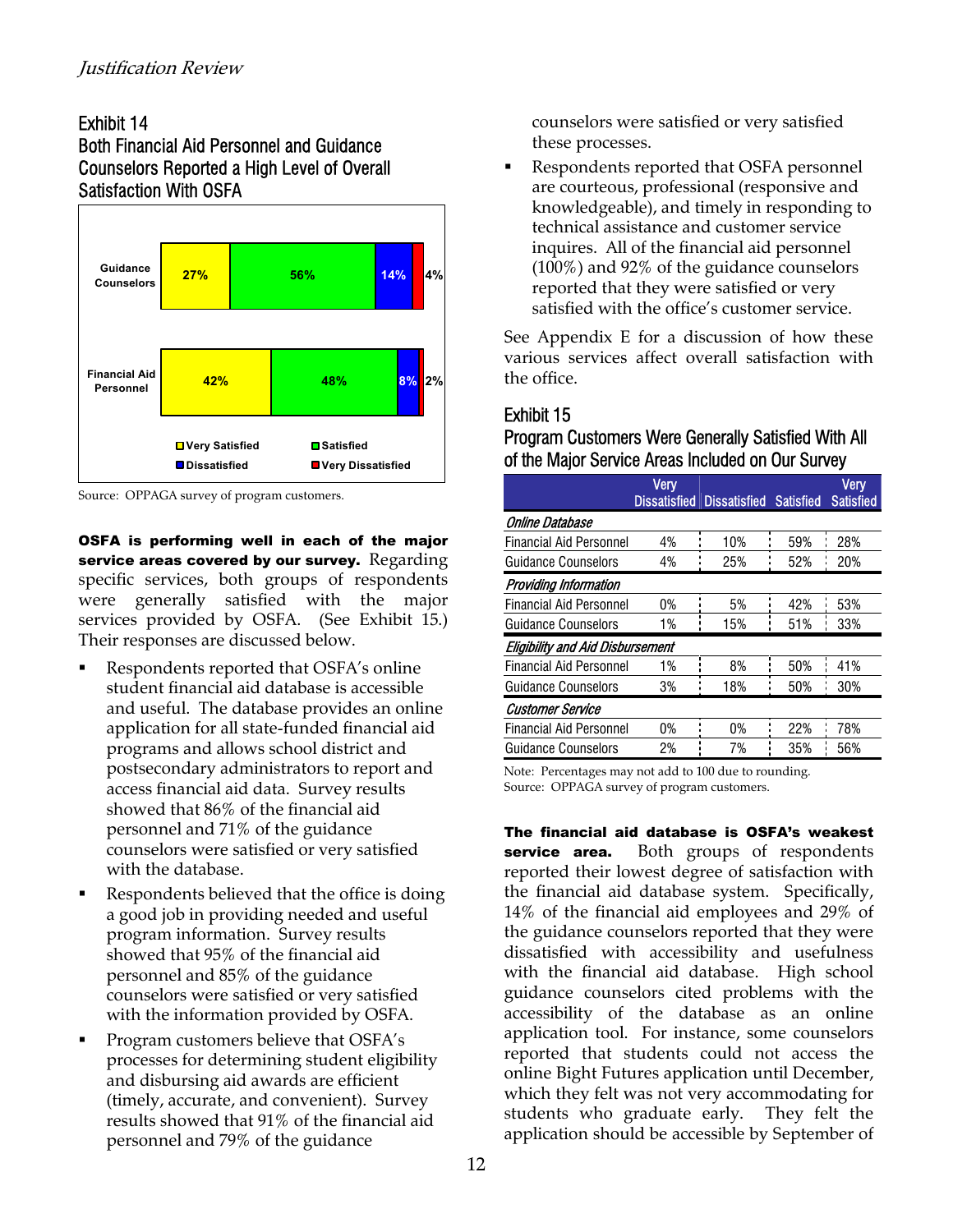the academic year the student is going to graduate. The database system is still evolving, as it has been in operation since July 2001. OSFA administrators believe that this accounts for the higher rate of dissatisfaction in this area.

### Organizational Options —

#### Restructuring OSFA's guaranty agency function to operate as a entrepreneurial enterprise would enhance its effectiveness

Restructuring the Office of Student Financial Assistance's guaranty agency function as an entrepreneurial enterprise would enhance its competitiveness and effectiveness. As long as the OSFA maintains the solvency of its Federal Student Loan Reserve Fund, the state directly benefits when the office guarantees student loans as it generates net earnings that the Legislature can appropriate to support the state's financial aid programs. The office must function in a competitive market, because students and institutions can use other agencies, including the federal Direct Loan program, Sallie Mae, USA Funds, and other states' guaranty agencies to process their student loans. Thus, options that improve the competitive position of OSFA's guaranty agency function will produce state benefits.

OSFA guaranteed approximately 65% of the federal student loans in Florida in 2000-01. (See Exhibit 16.) Several major institutions such as the University of Florida, Florida Agricultural and Mechanical University, and St. Petersburg College do not use OSFA services, but instead use direct lending or other guaranty agencies for their student loans. Financial aid administrators at these institutions noted that national guarantors such as Sallie Mae and USA Funds use more "state of the art" technology and have exceptionally low default rates. Other institutions reported that the federal government's direct lending program is more flexible than going through a guaranty agency and various lenders.

#### Exhibit 16 OSFA Guaranteed Approximately 65% of the Loans for Students Attending State Universities and Community Colleges in 2000-011



<sup>&</sup>lt;sup>1</sup> Our analysis of loan volume does not include five institutions: University of North Florida, Edison Community College, Palm Beach Community College, Polk Community College, and Seminole Community College. These institutions were unable to provide specific information on the amount of loans guaranteed by guaranty agency.

Source: OPPAGA analysis of information provided by state universities and community colleges.

Unlike most state entities, OSFA's guaranty agency funding is based on performance, and it must compete for business against other entities that provide similar types of services. This gives the office features that are very similar to a private sector business or a nonprofit enterprise. However, under its current organizational structure, OSFA must operate as a state agency and meet the same administrative requirements as other agencies in Florida. For instance, the office's workforce is governed by the same laws and rules that apply to other state employees, and it must follow state procurement laws and rules. Many of OSFA's major competitors are nonprofits not subject to such restrictions.

OSFA's guaranty agency function should be placed in an organizational setting that complements its private sector features. The competitiveness and effectiveness of OSFA's guaranty agency function could by enhanced by placing it in an organizational setting that is more aligned with its entrepreneurial nature. This change would ultimately benefit Florida students through improved services and additional revenue for state financial aid initiatives. At a minimum, a new organizational structure should meet the criteria discussed below.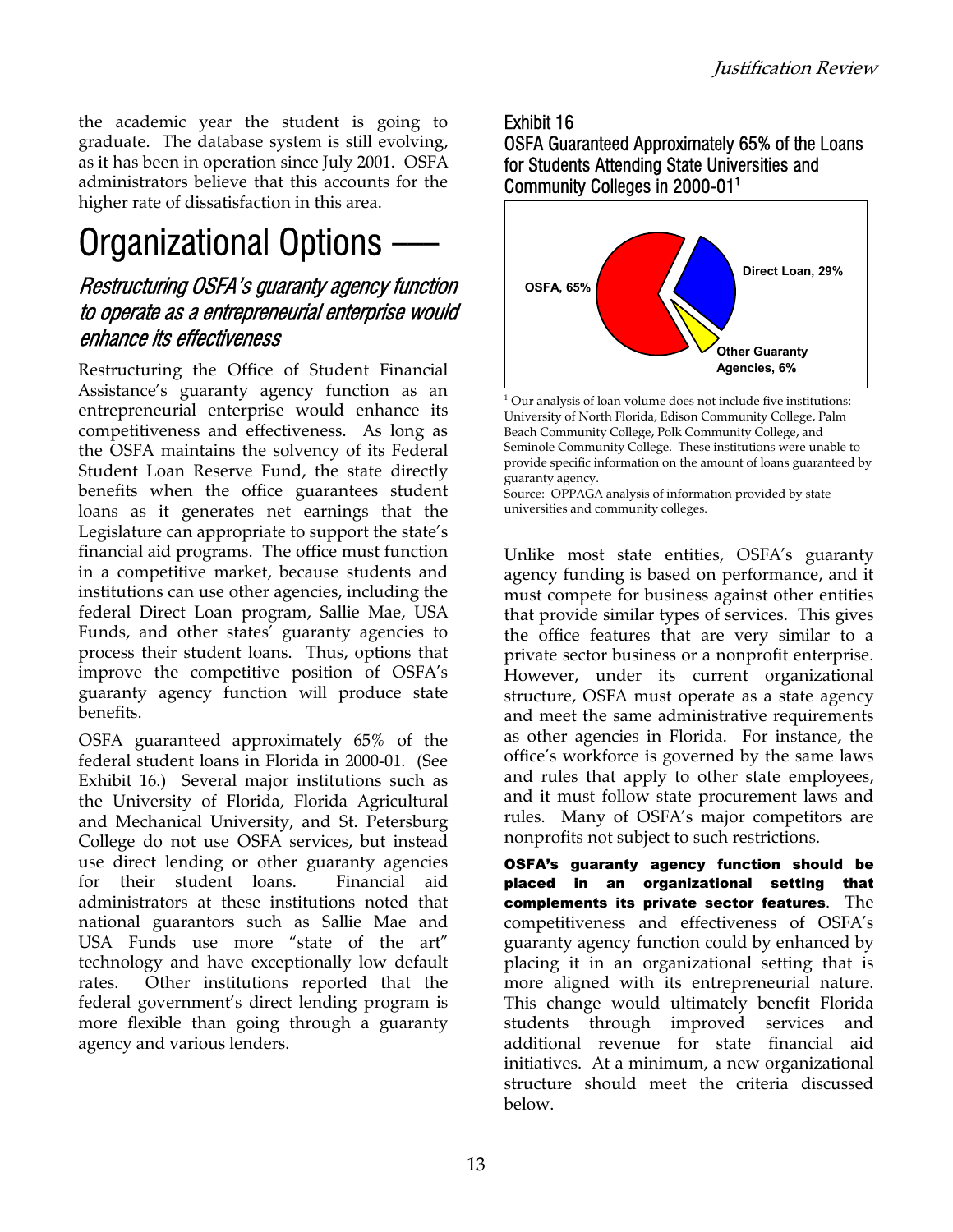- More personnel flexibility. OSFA's guaranty agency function should be given more flexibility in rewarding, motivating, and terminating its employees. Employees should be exempt from Ch. 110, Florida Statutes, which governs state employment policy. The function also should be given the authority to develop its own pay plan or schedule and to determine the number of FTE positions that it employs on an annual basis. This added flexibility would allow it to compete more favorably with the private or nonprofit sector in attracting employees, to expand or contract its workload more easily in response to market conditions, and to create incentives for employees to perform at higher levels.
- More budget flexibility. The function should be given a lump sum budget so that it can react to changing situations by readily shifting money to pay for unexpected expenses. Restrictions on budget transfer authority should be removed. However, the Legislature should retain its ability through the appropriations process to control the function's overall budget and spending priorities, including decisions on how net earnings should be allocated to state financial aid programs.
- More bidding and procurement flexibility. The function should be exempted from state bidding and procurement requirements. These include those provisions governing procurement of personal property and services and the Administrative Procedures Act, which provides for bid protests. <sup>[6](#page-13-0)</sup> This would help the function to quickly award contracts, focus more on quality instead of price, and would protect them from bid protests. Bid protest costs can be significant and can hinder its ability to operate efficiently and to generate additional revenues.
- Authority for promotional and marketing activities. OSFA's guaranty agency function should be given ongoing authority to purchase promotional and marketing items. The office can currently purchase promotional items only if authorized by

proviso language each year. Examples of promotional items include pens, notebooks, and bags with OSFA's logo and phone number on them, as well as food items at OSFA sponsored training events. Promotional and marketing activities are important to OSFA's guaranty agency function to help it gain and retain market share.

Two organizational placement options. Based on the criteria above, we identified two organizational placement options that the Legislature should consider for OSFA's guaranty agency function: (1) establishing the function as a nonprofit auxiliary or direct support organization of the Florida Board of Education; or (2) maintain the function within OSFA, but statutorily exempt it from certain governmental administrative and structural requirements. (See Exhibit 17 for a more detailed description of these options.) Either option would provide additional flexibility on personnel, purchasing, and budget policies/decisions and would improve the program's ability innovate and compete with guaranty agencies that already operate as private or nonprofit organizations. This in turn would improve the function's ability to generate funds that the Legislature can use to support state financial aid programs.

### Conclusions and Recommendations -

Since it has not reported data for current legislative performance measures, the Office of Student Financial Assistance has provided little accountability information to the Legislature for the millions of dollars spent on the student financial assistance program. To address this, we recommend that OSFA

- collect and report data for the performance measures that lack reported data; and
- revise the data reported for the two measures that contain misleading information.

l

<span id="page-13-0"></span><sup>&</sup>lt;sup>6</sup> Chapters 287 and 120, Florida Statutes.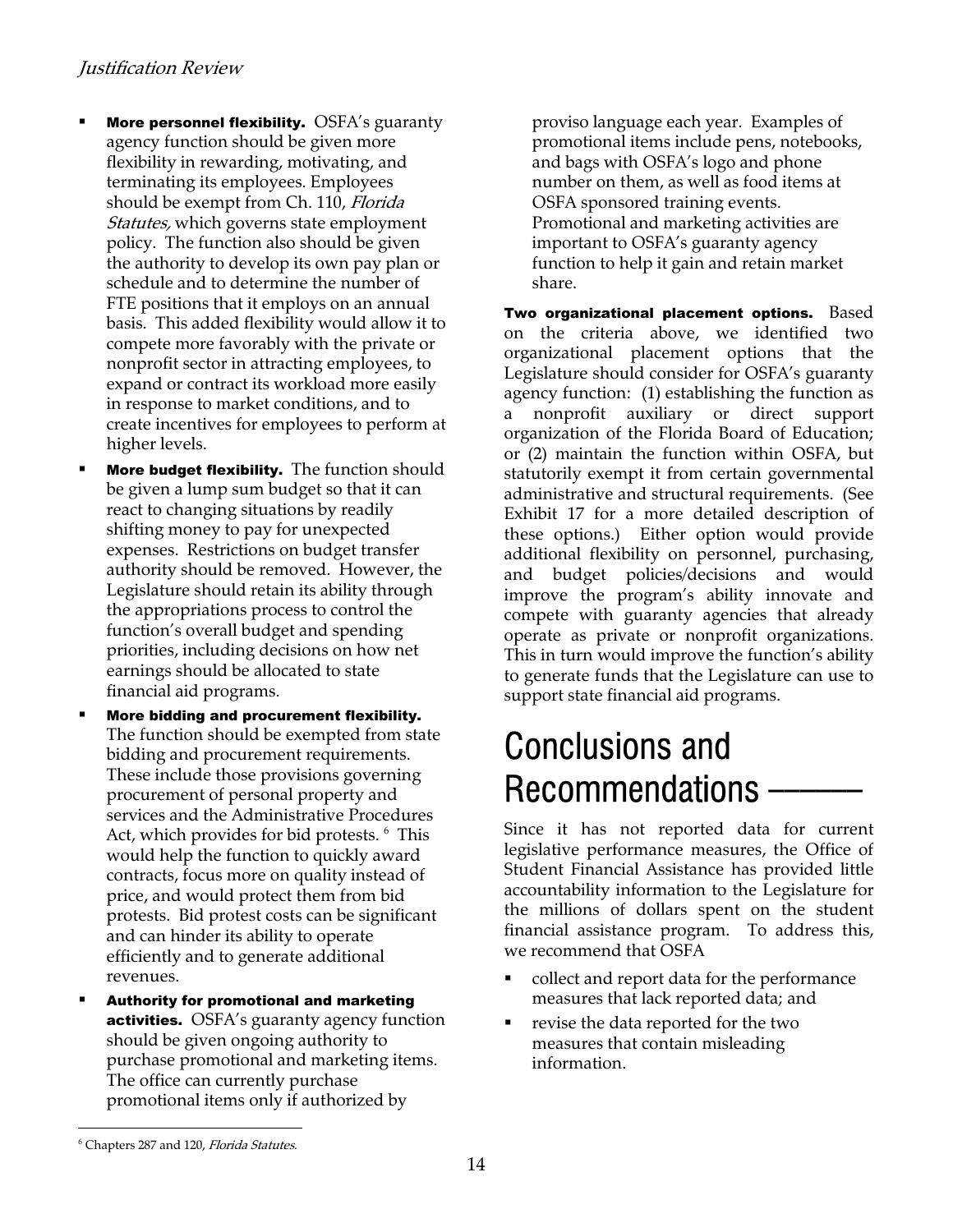#### Exhibit 17 Two Placement Options Could Enhance the Effectiveness of OSFA's Guaranty Agency Function

#### OPTION 1: Establish OSFA 's guaranty agency function as an auxiliary enterprise of the Florida Board of Education

#### Chapters 1001 and 1009, *F.S.*, should be revised as outlined below.

- Authorize the Florida Board of Education to establish a nonprofit auxiliary or direct support organization to provide operational and administrative services for the Department of Education's participation in the federal student loan program. The organization should also be given the authority to administer other financial aid programs as selected by the Florida Board of Education. The department should retain its status as Florida's designated guaranty agency, and the auxiliary should be designed to enhance the department's administration of student financial aid programs.
- Provide that the nonprofit auxiliary be established as a corporation not for profit subject to provisions of Ch. 617, *F.S.*
- Provide that the operations of the auxiliary should be conducted in conformity with an operating agreement approved annually by the Florida Board of Education. At a minimum, this operating agreement should cover the following areas: (1) any support services or special programs to be administered by the auxiliary organization; (2) the sources of revenue available to the auxiliary organization including Loan Operating Trust Fund revenues, and state revenues allocated for administration of state financial aid programs; (3) support and administrative services to be provided by Department of Education personnel, which may include accounting, clerical, information technology, and other services necessary for the administration of the auxiliary organization; and (4) annual performance reporting requirements for the auxiliary organization.
- Provide that employees of the auxiliary organization are not employees of the State of Florida, and shall not be subject to the provisions of Ch.110, F.S.
- Provide that employees of the Department of Education may be assigned to assist or work for the auxiliary organization, but specify that these employees will maintain their status as employees of the department.
- Specify that a board of directors appointed by the Florida Board of Education shall govern the auxiliary organization.
- Transfer OSFA's current loan functions, responsibilities, and personnel to the newly created auxiliary organization.
- Require the Florida Board of Education to provide an annual report on the auxiliary organization to the Legislature by January 1 of each year. The report should cover the following issues at a minimum: (1) a description of services provided by the organization; (2) the organization's annual budget, including sources of revenue available to fund its operations; (3) performance information on federal loan volume, loan recoveries, loan default rates, and other information related to state financial aid programs; and (4) descriptions of changes in the delivery of student aid (particularly loans) to Florida students and enhancements to programs and activities.

OPTION 2: Maintain the guaranty agency function within OSFA, but statutorily exempt it from certain governmental administrative and structural requirements.

#### Section 110.205 and Chs. 1001 and 1009, F.S., should be revised as outlined below.

- Provide the Florida Board of Education the authority to establish and maintain a separate personnel program for employees of OSFA's guaranty agency function including a personnel classification and pay plan.
- Specify in law that employees of OSFA's guaranty agency function serve at the pleasure of the secretary of the board and shall be subject to suspension, dismissal, reduction in pay, demotion, transfer, or other personnel action at the discretion of the secretary. Such personnel actions should be exempt from the provisions of Ch. 120, F.S. All employees of the office are exempt from the Career Service System provided in Ch. 110, F.S., and, notwithstanding the provisions of s. 110.205(5), F.S., are not included in either the Senior Management Service or the Selected Exempt Service.
- Exempt the function from the purchasing and bidding requirements under Chs. 255, 273, 281, 283, or 287, *F.S.*, or any rules adopted under any such chapter. The office, through the Florida Board of Education, should be required to adopt rules providing for alternative procurement procedures. Such alternative procedures should be designed to allow OSFA to evaluate competing proposals and select the proposals that provide the greatest long-term benefit to the state with respect to the quality of the products or services, dependability and integrity of the vendor, dependability of the vendor's products or services, security, competence, timeliness, and maximization of gross revenues and net proceeds over the life of the contract.
- Give OSFA the specific authority to conduct advertising and promotion activities for student financial aid programs that are consistent with the dignity and integrity of the state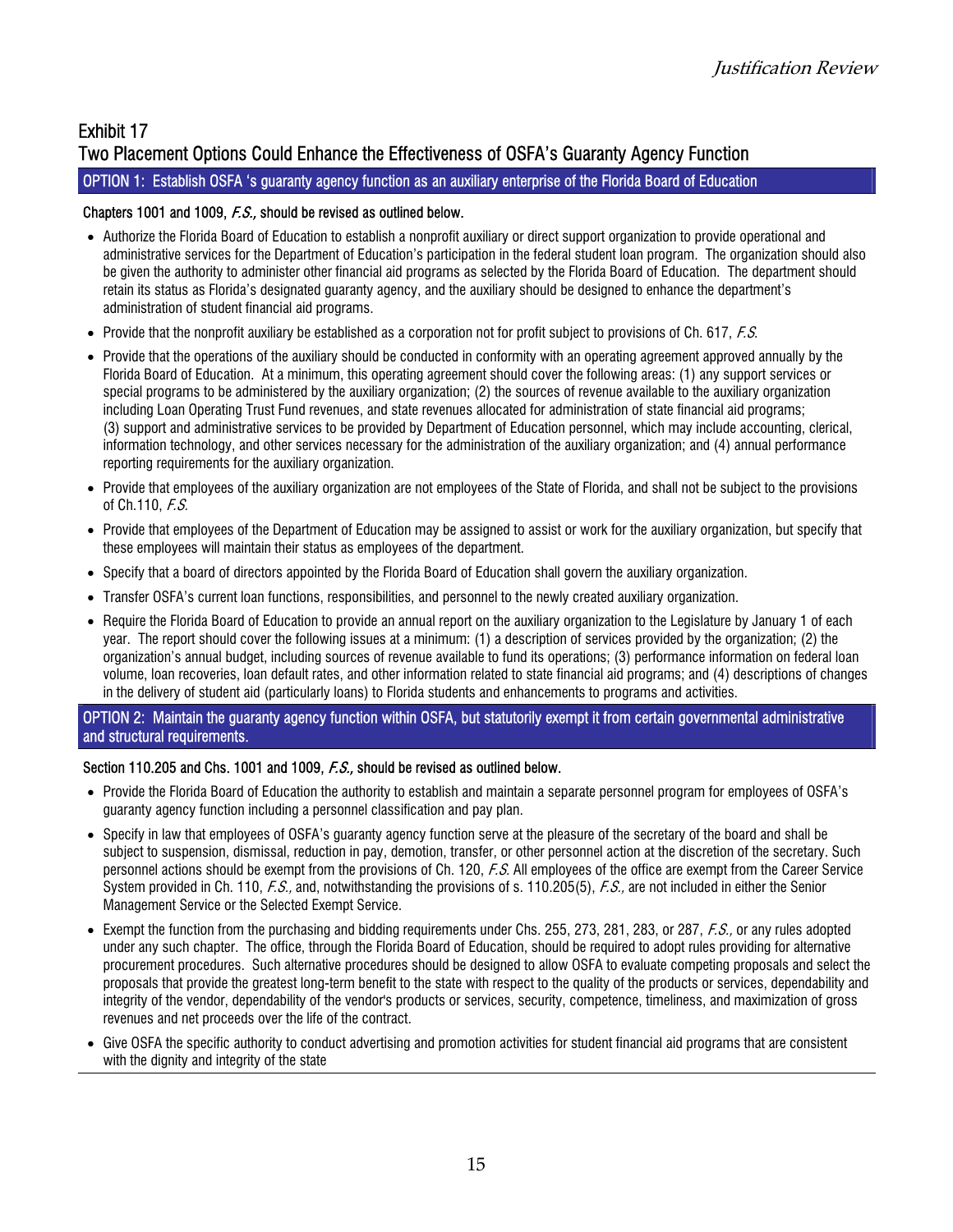The current legislative measures, if correctly reported, could be used to assess performance issues related to the state's financial aid policies. However, the measures do not provide information that can be used to assess college affordability in Florida, which is an important issue for financial aid programs. In addition, none of the measures can be used to evaluate the OSFA's performance in administering financial aid programs. To address this, we recommend that the Legislature take the actions described below.

- Add a measure that reports the unmet financial need for students as a percentage of the cost of attendance. This measure will provide the Legislature with a tool for monitoring how its financial assistance policies are affecting college affordability for students in Florida. This measure would require colleges and universities to submit additional data to the Department of Education.
- Add four measures that provide information organization of the board; or about OSFA's performance. These measures should include a customer satisfaction measure and three measures that provide information about the office's productivity as a guaranty agency for the federal loan program. The loan program measures should include (1) the total number and amount of loans guaranteed by the office each year; (2) the annual percentage of loans recovered over loans defaulted; and (3) the office's federally calculated cohort default rate for student loans.

The office's productivity in guarantee processing of student loans and recovering defaulted loans has significantly improved over the last few years. However, the office's performance in preventing students from defaulting on loans worsened in the most recent year of data after improving during the two previous years. OSFA has the highest cohort loan default rate (9.1%) in the nation among all guaranty agencies. To address this, the office should take immediate steps to implement its federally approved default prevention plan.

The competitiveness and effectiveness of OSFA's guaranty agency function could be enhanced by an organizational structure that is more aligned with its entrepreneurial nature. Enhancing the function's effectiveness would ultimately benefit Florida students through improved services and additional revenue for state financial aid initiatives. We recommend that the Legislature consider the following placement options for the OSFA's guaranty agency function:

- statutorily authorize the State Board of Education to establish the function as a nonprofit auxiliary or direct support
- located in Chs. 110, 120, and 287, Florida maintain the function with OSFA, but statutorily exempt it from governmental personnel and purchasing requirements Statutes.

Either option would provide the function with maximum flexibility on personnel, purchasing, and budget policies/decisions and would improve its ability to compete with guaranty agencies that already operate as non-profit organizations.

Project supervised by Jane Fletcher (850/487-9255) Project conducted by Tim Elwell (850/487-3631) and Steve Harkreader (850/487-9225) John W. Turcotte, OPPAGA Director

OPPAGA provides objective, independent, professional analyses of state policies and services to assist the Florida Legislature in decision making, to ensure government accountability, and to recommend the best use of public resources. This project was conducted in accordance with applicable evaluation standards. Copies of this report in print or alternate accessible format may be obtained by telephone (850/488-0021 or 800/531-2477), by FAX (850/487-3804), in person, or by mail (OPPAGA Report Production, Claude Pepper Building, Room 312, 111 W. Madison St., Tallahassee, FL 32399-1475). Florida Monitor: http://www.oppaga.state.fl.us/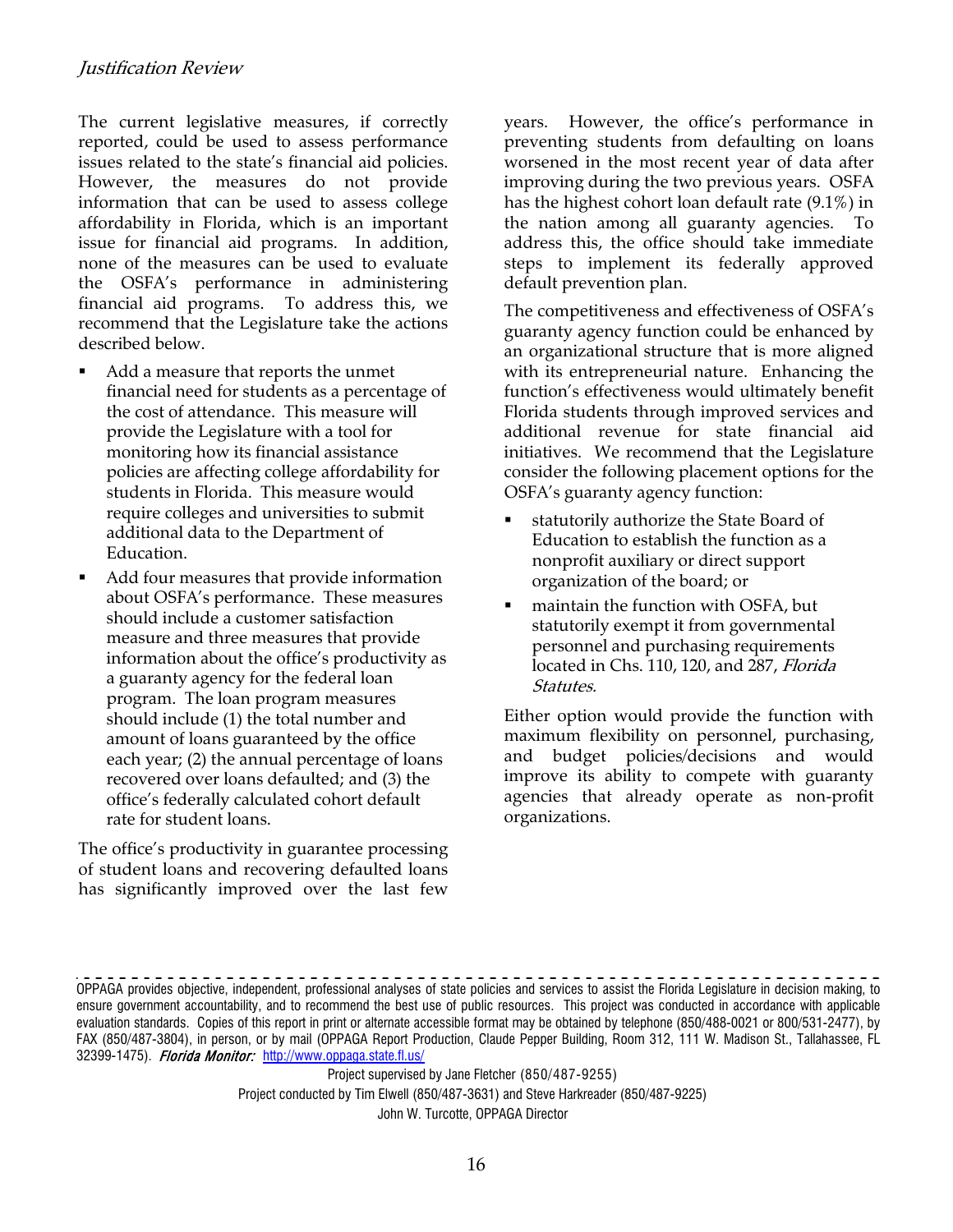### Appendix A

### Statutory Requirements for Program Evaluation and Justification Review

Section 11.513(3), Florida Statutes, provides that OPPAGA Program Evaluation and Justification Reviews shall address nine issue areas. Our conclusions on these issues as they relate to the Student Financial Assistance Programs are summarized in Table A-1.

#### Table A-1 Summary of the Program Evaluation and Justification Review of Student Financial Assistance Programs

| <b>Issue</b>                                                                                                                                                                                                 | <b>OPPAGA Conclusions</b>                                                                                                                                                                                                                                                                                                                                                                                                                                                                                                                                                                                                                                                                                                                                                                        |
|--------------------------------------------------------------------------------------------------------------------------------------------------------------------------------------------------------------|--------------------------------------------------------------------------------------------------------------------------------------------------------------------------------------------------------------------------------------------------------------------------------------------------------------------------------------------------------------------------------------------------------------------------------------------------------------------------------------------------------------------------------------------------------------------------------------------------------------------------------------------------------------------------------------------------------------------------------------------------------------------------------------------------|
| The identifiable cost of the program                                                                                                                                                                         | The program was appropriated \$430 million and 245 FTEs for Fiscal Year 2002-03.                                                                                                                                                                                                                                                                                                                                                                                                                                                                                                                                                                                                                                                                                                                 |
| The specific purpose of the<br>program, as well as the specific<br>public benefit derived therefrom                                                                                                          | Financial aid programs ease the financial burden of attending college by helping students and their families to<br>pay for the cost of attendance. By doing so, the program helps to ensure that financial obstacles do not<br>prevent students from achieving a college education. Individuals with a college education typically have higher<br>incomes, live longer, and provide a higher quality of life for their children.                                                                                                                                                                                                                                                                                                                                                                 |
|                                                                                                                                                                                                              | Financial aid programs serve other purposes depending on the particular program. For instance, the Bright<br>Futures program rewards high school students for superior levels of academic achievement and performance.<br>The Florida Teacher Scholarship Program provides assistance to help attract capable and promising students to<br>the teaching profession, attract teachers to areas of projected or current critical teacher shortage, and attract<br>liberal arts and science graduates to teaching.                                                                                                                                                                                                                                                                                  |
|                                                                                                                                                                                                              | Another benefit of the program is that the Office of Student Financial Assistance (OSFA) provides revenue for<br>state financial aid initiatives through earnings generated from federal loan program administration. The office<br>has approximately \$7.9 million in net earnings that the 2003 Legislature could appropriate to support state<br>financial aid programs next year.                                                                                                                                                                                                                                                                                                                                                                                                            |
| The consequences of discontinuing<br>the program                                                                                                                                                             | The consequences of discontinuing state financial assistance will vary according to the specific program. For<br>example, eliminating need-based programs such as the Florida Student Assistant Grant (FSAG) would hurt<br>individual students in the short-term because it would reduce the amount of financial resources available to<br>them for attending college. In the long-term, however, it could hurt the state's economy if fewer individuals are<br>able continue their postsecondary education because of the lack of financial resources.                                                                                                                                                                                                                                          |
|                                                                                                                                                                                                              | Consequences of discontinuing or modifying the Bright Futures Scholarship Program will be discussed in an<br>upcoming OPPAGA report.                                                                                                                                                                                                                                                                                                                                                                                                                                                                                                                                                                                                                                                             |
|                                                                                                                                                                                                              | Consequences of discontinuing or modifying the Florida Resident Access Grant will be discussed in an<br>upcoming OPPAGA report.                                                                                                                                                                                                                                                                                                                                                                                                                                                                                                                                                                                                                                                                  |
| Determination as to public policy,<br>which may include<br>recommendations as to whether it<br>would be sound public policy to<br>continue or discontinue funding the<br>program, either in whole or in part | The overall public benefit derived from student financial assistance overall indicates that it is sound public<br>policy to continue funding the program. In general, financial aid programs ease the financial burden of<br>attending college by helping students and their families to pay for the cost of attendance (college affordability).<br>However, the state currently has over 30 individual financial aid programs that serve a variety of different<br>purposes. The overall public benefit of some of these programs is limited because they target a very specific<br>type of student (i.e., Rosewood Family Scholarship, Seminole and Miccosukee Indian Scholarships, etc.).<br>Thus, the choice to continue these programs depends largely on legislative goals and priorities. |
|                                                                                                                                                                                                              | The public policy of continuing or modifying the Bright Futures Scholarship Program will be discussed in an<br>upcoming OPPAGA report.                                                                                                                                                                                                                                                                                                                                                                                                                                                                                                                                                                                                                                                           |
|                                                                                                                                                                                                              | The public policy of continuing or modifying the Florida Resident Access Grant will be discussed in an<br>upcoming OPPAGA report.                                                                                                                                                                                                                                                                                                                                                                                                                                                                                                                                                                                                                                                                |
| Progress towards achieving the<br>outputs and outcomes associated<br>with the program                                                                                                                        | The program's legislative performance measures cannot be used to evaluate its performance because the<br>Office of Student Financial Assistance has not reported or collected data for most of the measures. Although<br>the Legislature established eight performance measures for the program, the office has reported data for only<br>three of these measures as of December 2002. In addition, two of the three measures with reported data are<br>misleading because the data used to calculate them does not match the corresponding measure listed in the<br>General Appropriations Act.                                                                                                                                                                                                 |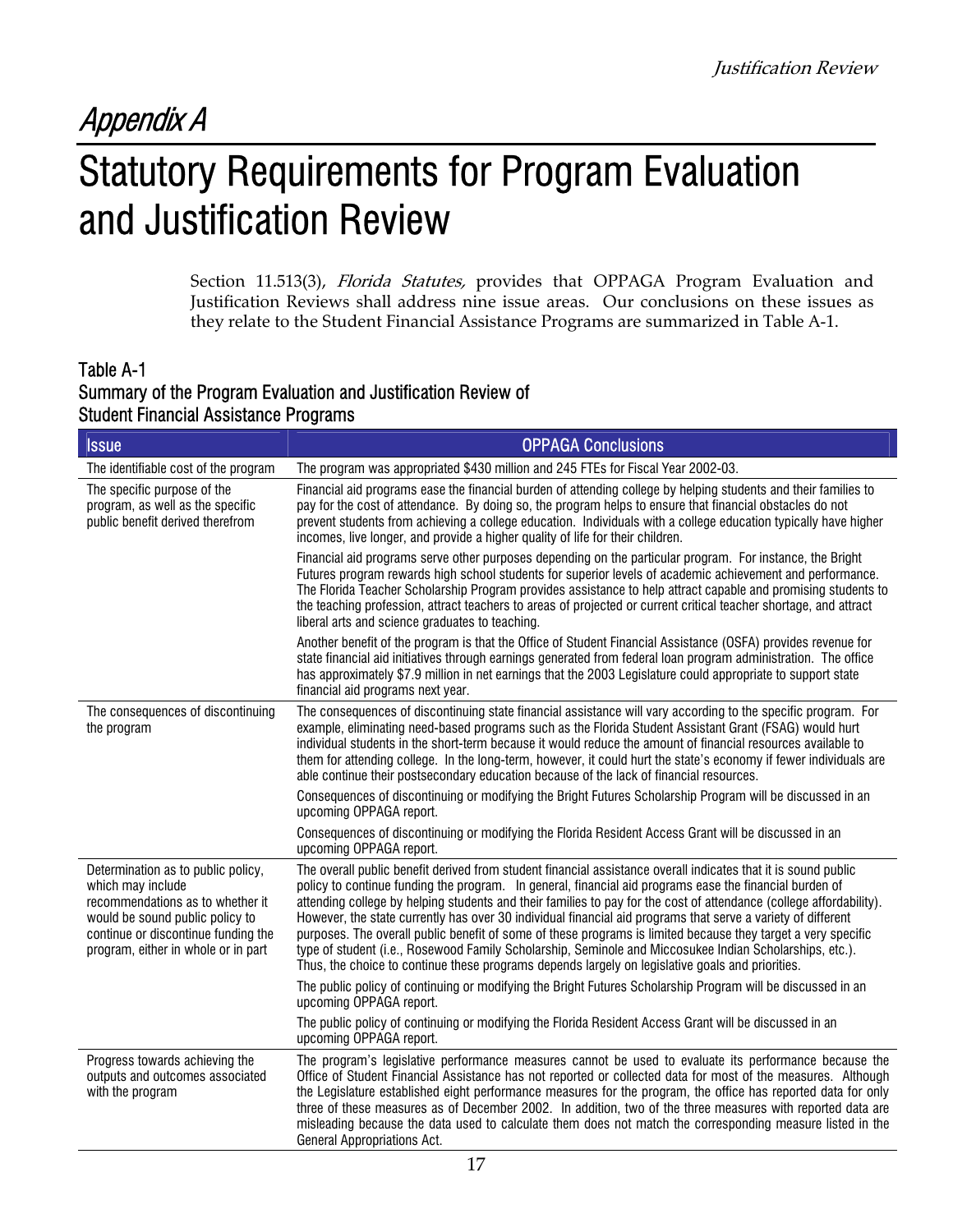| <b>Issue</b>                                                                                                                                                                                                                                   | <b>OPPAGA Conclusions</b>                                                                                                                                                                                                                                                                                                                                                                                                                                                                                                                                                                                                                                                               |
|------------------------------------------------------------------------------------------------------------------------------------------------------------------------------------------------------------------------------------------------|-----------------------------------------------------------------------------------------------------------------------------------------------------------------------------------------------------------------------------------------------------------------------------------------------------------------------------------------------------------------------------------------------------------------------------------------------------------------------------------------------------------------------------------------------------------------------------------------------------------------------------------------------------------------------------------------|
|                                                                                                                                                                                                                                                | In the absence of useful measures, we analyzed several key indicators of the OSFA's productivity as a guaranty<br>agency for the federal student loan program and conducted a customer satisfaction survey of postsecondary<br>institutions and high school guidance counselors. Based on this, we concluded that OSFA is generally<br>performing well but should take steps to address its high default rate for federal student loans.                                                                                                                                                                                                                                                |
|                                                                                                                                                                                                                                                | • The office increased the annual amount of student loans that it guarantees by 66% between Fiscal Years<br>1997-98 and 2001-02.                                                                                                                                                                                                                                                                                                                                                                                                                                                                                                                                                        |
|                                                                                                                                                                                                                                                | • OSFA more than doubled the percentage of loans that it recovered in 2000-01 over the three previous years.<br>The office recovered 24% of its defaulted loans in 2000-01 as compared to only 10% in 1997-98.                                                                                                                                                                                                                                                                                                                                                                                                                                                                          |
|                                                                                                                                                                                                                                                | • OSFA has the highest cohort loan default rate (9.1%) in the nation among all guaranty agencies. The office's<br>cohort loan default rate had been improving since 1996-97, but it worsened in the most recent year of<br>available data (1999-00).                                                                                                                                                                                                                                                                                                                                                                                                                                    |
|                                                                                                                                                                                                                                                | • Program customers are generally satisfied with the quality of services provided by the OSFA.                                                                                                                                                                                                                                                                                                                                                                                                                                                                                                                                                                                          |
|                                                                                                                                                                                                                                                | Performance issues related to the Bright Futures Scholarship Program will be discussed in an upcoming<br>OPPAGA report.                                                                                                                                                                                                                                                                                                                                                                                                                                                                                                                                                                 |
|                                                                                                                                                                                                                                                | The effect of state financial aid policies on college affordability will be discussed in an upcoming OPPAGA<br>report.                                                                                                                                                                                                                                                                                                                                                                                                                                                                                                                                                                  |
| An explanation of circumstances<br>contributing to the state agency's<br>ability to achieve, not achieve, or<br>exceed its projected outputs and<br>outcomes, as defined in s. 216.011,<br>F.S., associated with the program                   | Loan volume is itself an indicator of the office's performance. This is because other guaranty agencies also<br>operate in Florida and so OSFA must compete for customers based in part on its services. OSFA<br>administrators attributed their increase in loan volume to improved customer service, which included<br>establishing new positions in five regional locations to assist schools and lenders in processing student loans.                                                                                                                                                                                                                                               |
|                                                                                                                                                                                                                                                | Historically, the office has not focused on default prevention, which likely has contributed to its high default<br>rate. Rather, OSFA's strategy has been to focus more on providing default aversion services, which do not<br>begin until a borrower is already delinquent in repaying his or her loans. OSFA's high default rate indicates that<br>this strategy has not been very successful in preventing borrowers from defaulting on their loans.                                                                                                                                                                                                                               |
| Whether the information reported<br>pursuant to s. 216.031(5), F.S., has<br>relevance and utility for the<br>evaluation of the program                                                                                                         | The current measures, if correctly reported, could be used to assess important performance issues related to<br>the state's financial aid policies. However, the measures do not assess the extent to which Florida's financial<br>aid policies are meeting the state's goal of ensuring college affordability. In addition, none of the measures can<br>be used to evaluate the performance of the Office of Student Financial Assistance. To address these problems,<br>the Legislature should consider adding a performance measure for college affordability and several measures<br>that could be used to assess the office's performance in administering financial aid programs. |
| Whether state agency management<br>has established control systems<br>sufficient to ensure that<br>performance data are maintained<br>and supported by state agency<br>records and accurately presented in<br>state agency performance reports | As previously stated, the program's legislative performance measures cannot be used to evaluate its<br>performance due to the office's failure to report or collect data for most of the measures. OSFA administrators<br>stated that the reporting delays have been primarily caused by disagreements over the appropriateness of the<br>measures for evaluating financial aid programs.                                                                                                                                                                                                                                                                                               |
| Alternative courses of action that<br>would result in administering the                                                                                                                                                                        | OSFA has the highest cohort loan default rate (9.1%) in the nation among all guaranty agencies. To address<br>this, the office should take immediate steps to implement its federally approved default prevention plan.                                                                                                                                                                                                                                                                                                                                                                                                                                                                 |
| program more efficiently and<br>effectively                                                                                                                                                                                                    | OSFA's competitiveness and effectiveness as a guaranty agency could be enhanced by an organizational<br>structure that is more aligned with its entrepreneurial nature. Enhancing the office's effectiveness would<br>ultimately benefit Florida students through improved services and additional revenue for state financial aid<br>initiatives. We recommend that the Legislature consider the following placement options for the office's<br>guaranty agency function:                                                                                                                                                                                                             |
|                                                                                                                                                                                                                                                | • statutorily authorize the Florida Board of Education to establish the function as a nonprofit auxiliary or direct<br>support organization of the board or                                                                                                                                                                                                                                                                                                                                                                                                                                                                                                                             |
|                                                                                                                                                                                                                                                | • statutorily exempt the function from governmental personnel and purchasing requirements located in<br>Chs. 110, 120, and 278, F.S.                                                                                                                                                                                                                                                                                                                                                                                                                                                                                                                                                    |
|                                                                                                                                                                                                                                                | Either option would provide the guaranty agency function with maximum flexibility on personnel, purchasing,<br>and budget policies/decisions and would improve its ability to innovate and compete with guaranty agencies<br>that already operate as non-profit organizations.                                                                                                                                                                                                                                                                                                                                                                                                          |
|                                                                                                                                                                                                                                                | Recommendations specifically related to the Bright Futures Scholarship Program will be discussed in an<br>upcoming OPPAGA report.                                                                                                                                                                                                                                                                                                                                                                                                                                                                                                                                                       |
|                                                                                                                                                                                                                                                | Recommendations specifically related to the Florida Resident Access Grant will be discussed in an upcoming<br>OPPAGA report.                                                                                                                                                                                                                                                                                                                                                                                                                                                                                                                                                            |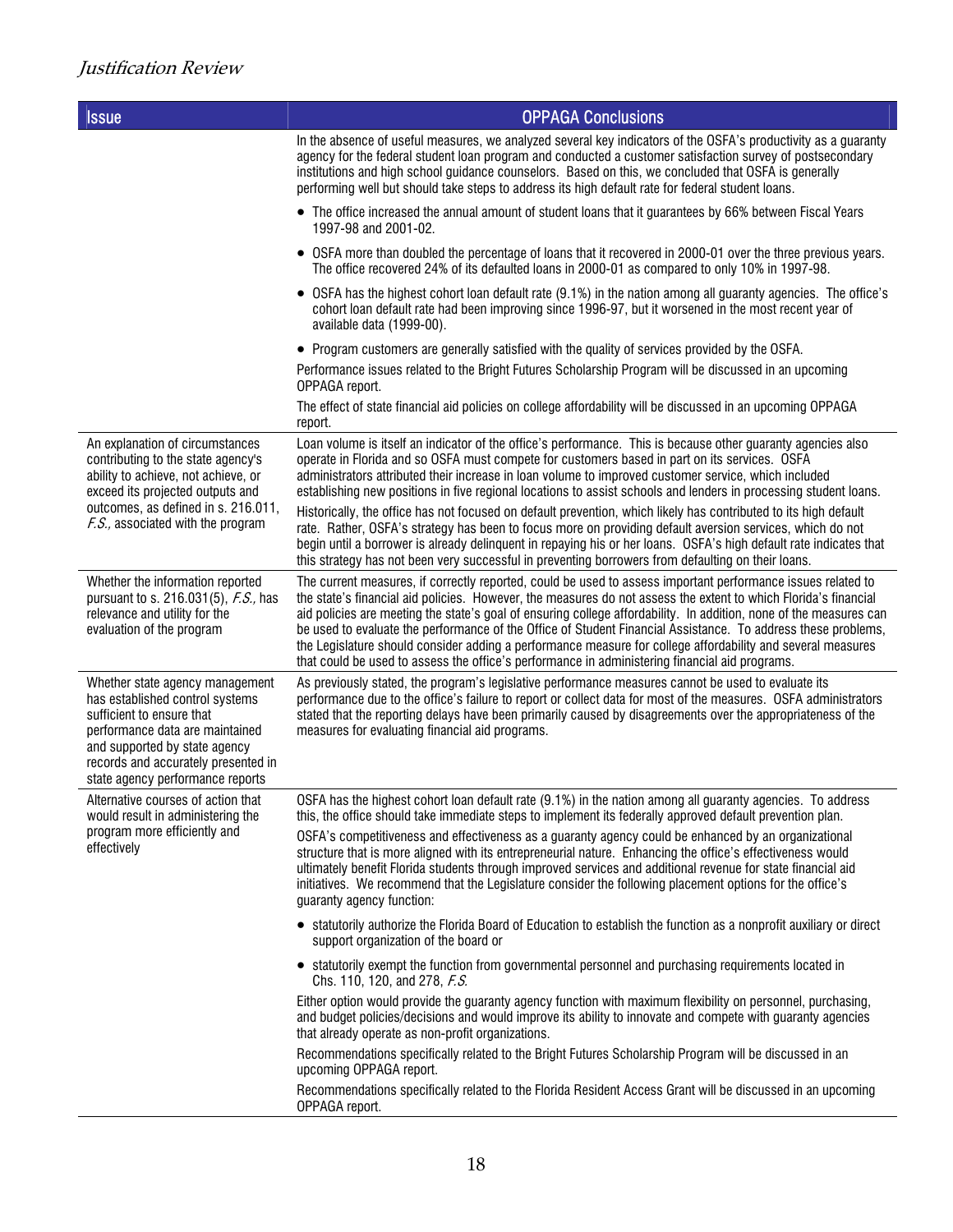### Appendix B Description of State Financial Aid Programs

### Need-Based Programs (awarded based on financial need)

- Florida Student Assistance Grant provides grants for undergraduate degree-seeking students attending an eligible Florida public or private college, university, or postsecondary institution who demonstrate substantial financial need.
- Florida Work Experience Program provides eligible undergraduate students the opportunity to secure work experiences that are complementary to and reinforce their educational and career goals.
- Jose Marti Scholarship Challenge Grant provides scholarships to Hispanic American high school students who meet scholastic requirements and demonstrate financial need.
- African Afro-Caribbean Scholarship Program provides scholarships to students who are citizens of a sub-Saharan African or Afro-Caribbean country, demonstrate financial need, enroll full-time as undergraduate or vocational students at an eligible institution, maintain passing grades, and declare their intention to return to their country of origin and remain there for the number of years awarded.
- **Latin American Caribbean Basin Scholarship Program** provides scholarships to students who are citizens of a Caribbean, Central American, or South American country and who demonstrate financial need, enroll full-time as undergraduate students at an eligible college or university, maintain a 2.0 GPA, and declare their intention to return to their home country and remain there for the number of years awarded.
- Mary McLeod Bethune Scholarship provides scholarships for undergraduate students who meet scholastic requirements, demonstrate financial need, and attend Florida A&M University, Bethune-Cookman College, Edward Waters College, or Florida Memorial College.
- Minority Teacher Education Scholars Program provides an annual scholarship for each approved minority student enrolled in one of Florida's public or private universities in the junior year and admitted to a teacher education program.
- Seminole and Miccosukee Indian Scholarships encourage students from the Seminole Tribe of Florida and the Miccosukee Tribe of Florida to pursue postsecondary education. Scholarship recipients are selected based on financial need and academic requirements.
- Rosewood Family Scholarship provides scholarships for 25 minority undergraduate students to attend a state university, community college, or public postsecondary vocational/technical school, with priority given to descendants of affected African-American Rosewood families.

#### Merit-Based Programs

**Bright Futures Scholarship Program** is intended to motivate Florida high school students toward higher academic achievement and to reward such achievement. The program consists of four award categories: the Florida Academic Scholars Award, the Academic Top Scholars Award, the Florida Merit Scholars Award, and the Florida Gold Seal Vocational Scholars Award.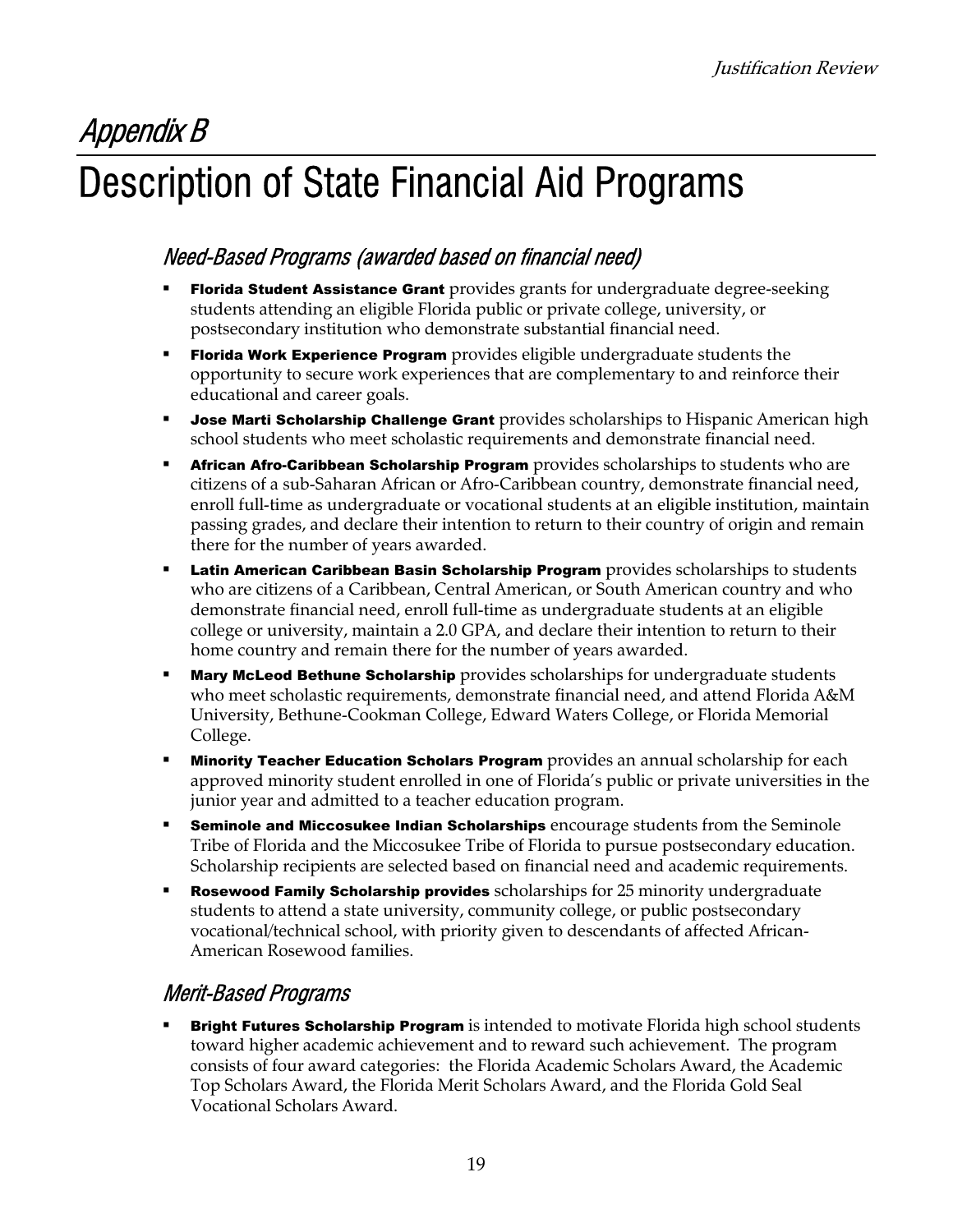#### Special Interest Programs

- Florida Teacher Scholarship and Forgivable Loan Program provides scholarship assistance to eligible students for lower-division undergraduate study and loan assistance to eligible students for upper-division undergraduate and graduate study. The primary purpose of the program is to attract capable and promising students to the teaching profession, attract teachers to areas of projected or current critical teacher shortage, and attract liberal arts and science graduates to teaching.
- **Ethics in Business Scholarships** provides assistance to undergraduate students who enroll in Florida community colleges and eligible private Florida colleges and universities. The program was created by the 1997 Legislature from funds received from a \$6 million settlement.
- Scholarships for Children of Deceased or Disabled Veterans provides scholarships for eligible dependents of deceased or 100% disabled veterans for attendance at eligible Florida postsecondary institutions.
- **Florida Resident Access Grant** provides tuition assistance to full-time Florida undergraduates attending an eligible private, non-profit Florida college or university.
- Robert C. Byrd Honors Scholarship Program is a federally-funded program to promote student excellence and achievement. Outstanding Florida high school seniors must be nominated by their high school. The program provides funds to attend any eligible postsecondary institution, including out-of-state schools.

#### Professional Programs

- **Critical Teacher Shortage Program** is available to certified teachers in Florida public schools. The Critical Teacher Loan Forgiveness Program provides educational loan repayment assistance to eligible certified Florida teachers. The Critical Teacher Tuition Reimbursement Program provides assistance to full-time Florida publicly-funded school employees who are preparing to teach in a CTS area.
- Critical Occupational Therapist or Physical Therapist Shortage Scholarship Loan **Program** is to encourage students to pursue degrees in one of these two professions and declare their intent to work as full-time therapists in Florida publicly-funded schools (K-12).
- Critical Occupational Therapist or Physical Therapist Shortage Student Loan **Forgiveness Program** was established to encourage qualified personnel to seek employment in Florida publicly-funded schools. This program provides financial assistance in the form of repayments toward educational loans incurred by applicants in becoming licensed therapists.
- Critical Occupational Therapist or Physical Therapist Shortage Tuition Reimbursement **Program** assists full-time therapists currently employed in Florida publicly-funded schools (K-12) to enhance their professional skills.
- Nursing Student Loan Forgiveness Program seeks to increase employment and retention of licensed practical nurses, registered nurses, and advanced registered nurse practitioners in areas of Florida where critical nursing shortages exist. Such employees are to be employed in nursing homes and hospitals in the state or in state-operated medical and health care facilities, birth centers, federally-sponsored community health centers, and teaching hospitals. The program awards repayment toward loans received by students from federal or state programs or commercial lending institutions for the support of postsecondary study in accredited or approved nursing programs.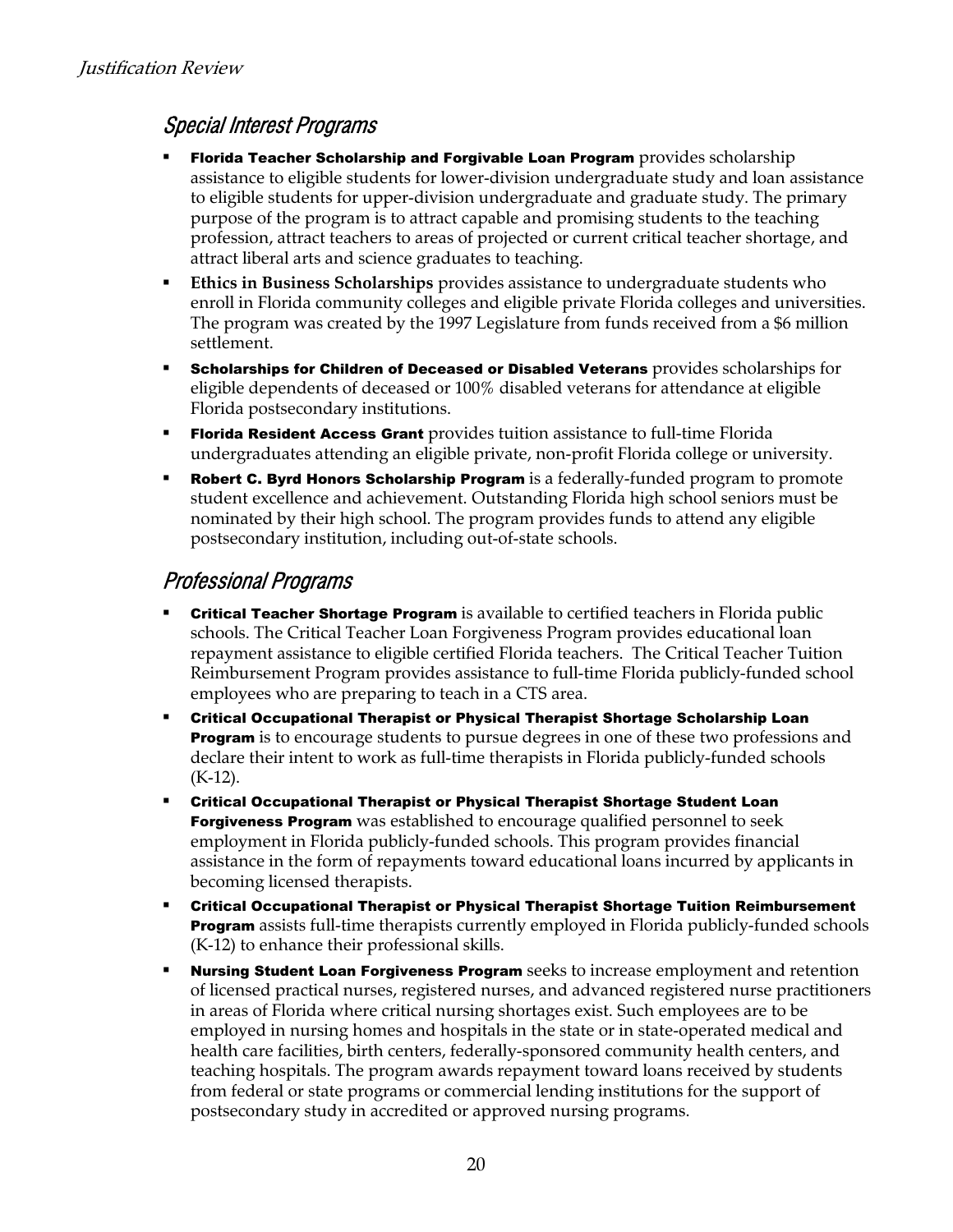### Appendix C Organizational Chart



Source: Office of Student Financial Assistance.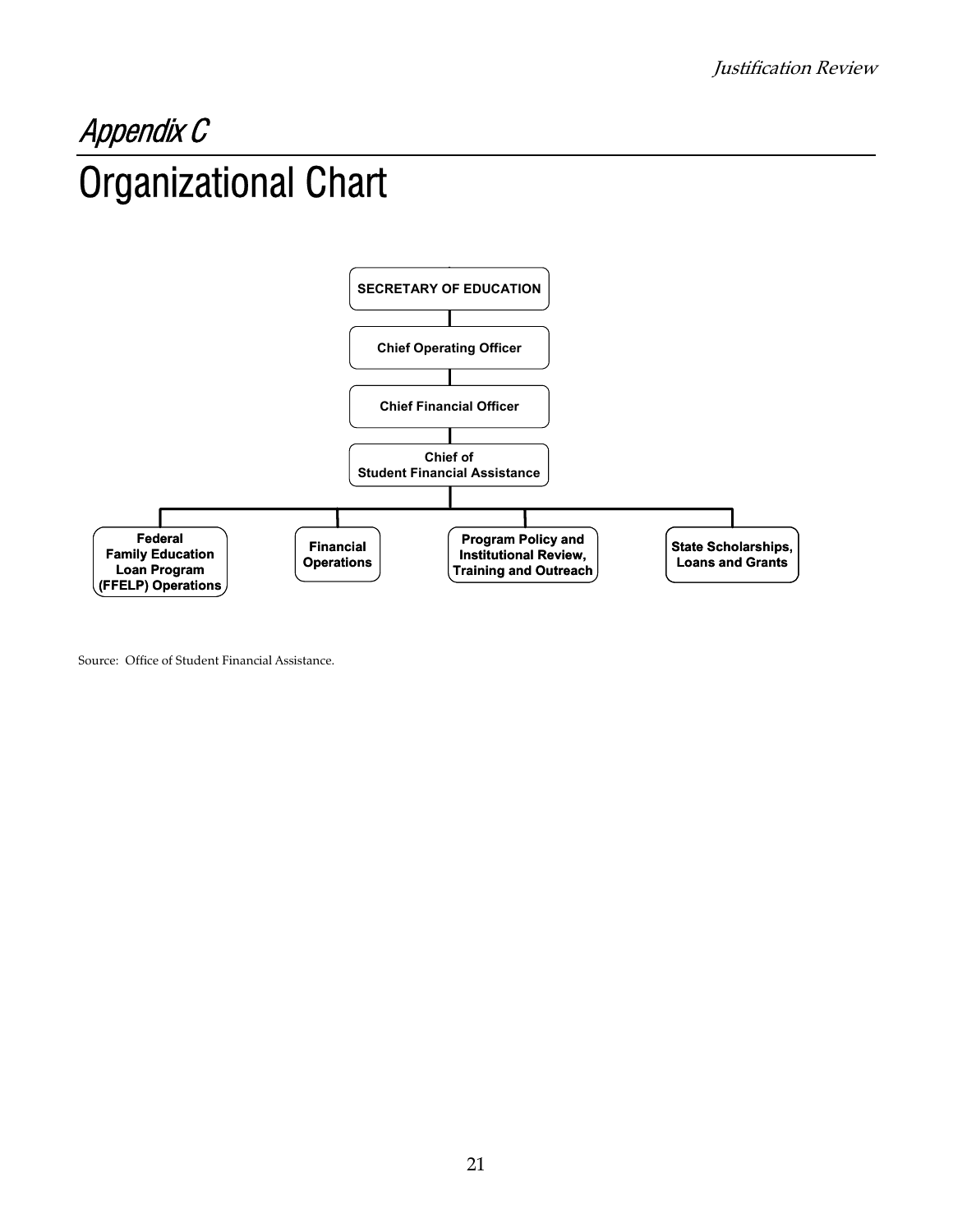### Appendix D List of Centralized and Decentralized Financial Aid Programs for 2001-02

#### Table D-1 Some State Financial Aid Programs Have Been Decentralized Administratively

#### Centralized Programs **Decentralized Programs**

A centralized program is one in which OSFA collects data and determines a student's eligibility. OSFA then authorizes an institution to disburse appropriate program funds.

- 
- Children of Deceased and Disabled Veterans
- Rosewood Family Scholarship
- Jose Marti Scholarship Challenge Grant
- Robert C. Byrd Honors Scholarship
- Critical Teacher Shortage Loan Forgiveness
- Critical Teacher Shortage Tuition Reimbursement
- Florida Teacher Scholarship and Forgivable Loan
- Exceptional Child Scholarship
- Occupational/Physical Therapy Shortage Program
- Instructional Aide/Critical Teacher Shortage Program

Source: Office of Student Financial Assistance.

A decentralized program is one in which the eligible participating institution is responsible for adhering to state statutes and rules and policies to identify eligible students and disburse appropriate awards. The institution is then • Florida Bright Futures Scholarship **by the Contract Construction** responsible for documenting the disbursement data to OSFA.

- Florida Student Assistance Grant
- Florida Resident Access Grant
- Florida Work Experience Program
- Mary McLeod Bethune Scholarship
- Ethics Scholarship
- Florida Fund for Minority Teachers
- Seminole and Miccosukee Indian Scholarships
- African and Afro-Caribbean Scholarship
- Latin American/Caribbean Scholarship
- Limited Access Competitive Grant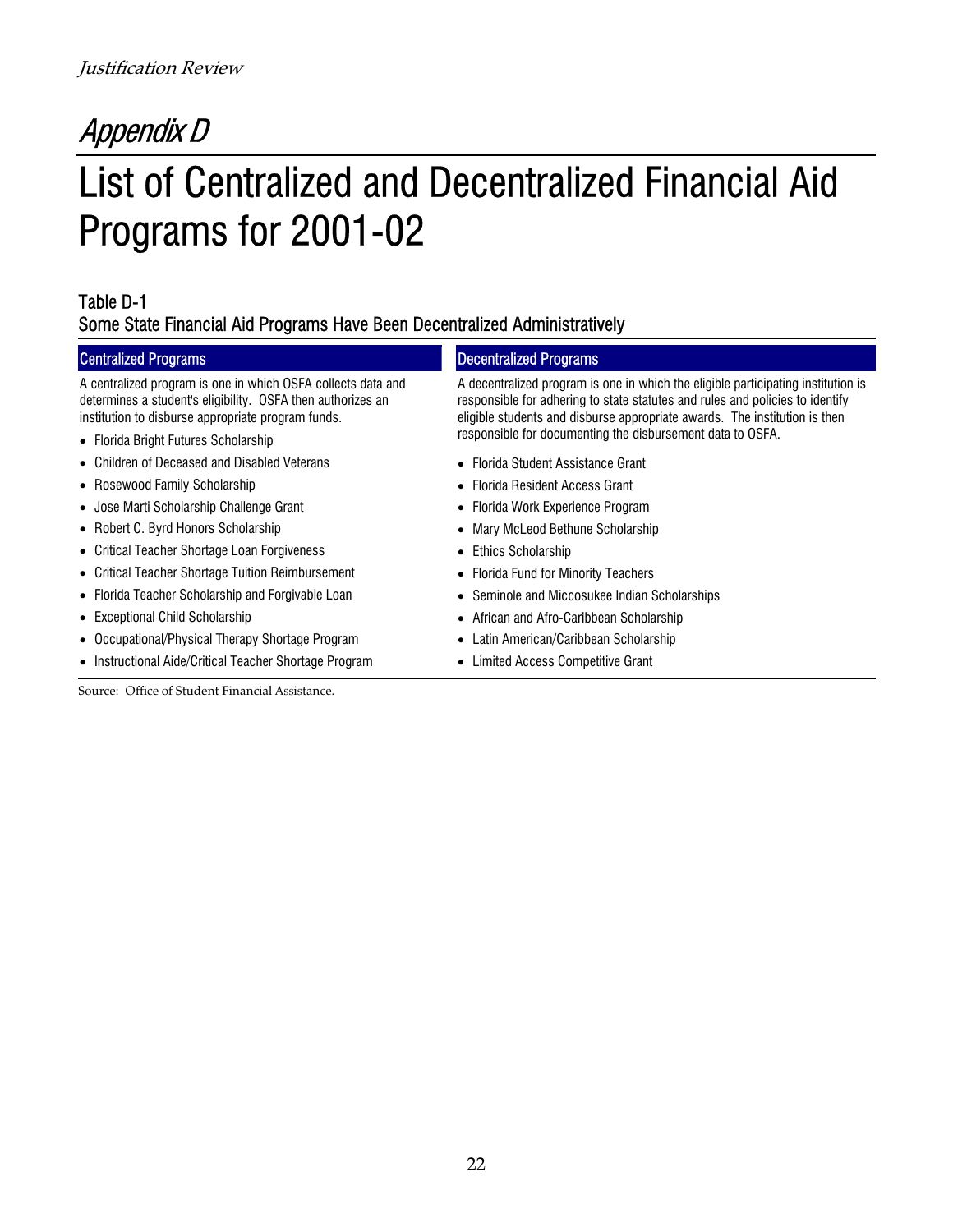## Appendix E Survey Methodology

To examine the Office of Student Financial Assistance's performance in providing program related services, we surveyed two of its major customer groups: financial aid personnel at postsecondary institutions and high school guidance counselors. We used questionnaires with only slight variations for the two customer groups. We modeled the questionnaires after the American Customer Satisfaction Index produced by the partnership of University of Michigan, American Society for Quality, and CFI Group. We used different sampling strategies for the two groups.

We designed our survey to look at two aspects of customer satisfaction.

- 1. Identifying the level of satisfaction with OSFA services. Knowing the level of satisfaction is important because it provides a measure of the office's performance in meeting the needs of its customers. We examined overall satisfaction with OSFA as well as satisfaction with specific services provided by the office.
- 2. Identifying the relative effect that each of OSFA's services has on overall **satisfaction with the office.** As OSFA looks for ways to improve services and increase customer satisfaction, it should focus not only on services with lower levels of satisfaction, but also on those services that have the strongest effect on how guidance counselors and financial aid personnel view their overall satisfaction with the office. This would yield the greatest gains in customer satisfaction and would ensure that these customers continue to be satisfied. For example, if a particular service provided by a program is relatively unimportant to its customers, the quality of that service is not likely to have a strong influence on overall customer satisfaction with the program. Thus, focusing program improvement efforts on this service would not be effective in changing customer views of the program. We developed a statistical model to determine which of the services provided by the office have the greatest influence on customer perceptions of quality and satisfaction.

#### Survey of financial aid personnel at postsecondary institutions

We surveyed appropriate financial aid personnel at all postsecondary institutions in Florida, public and private universities and colleges and public community colleges. We contacted the financial aid director at each institution, explained the content of the survey, asked them to review the survey online, and have all appropriate personnel complete the survey. We used multiple contacts with the financial aid directors to increase the survey response rates. We received responses from all public universities and community colleges and from 19 of 27 private postsecondary institutions.

#### Survey of high school guidance counselors

Limited by available information, we used separate sampling strategies for guidance counselors from public and private high schools. For public high schools, we obtained a list of guidance counselors from the Department of Education and school websites. We randomly selected 400 guidance counselors from this list. We sent letters to the sampled counselors asking them to respond to our online survey. To increase response rates, we contacted those not responding up to two additional times. For the last contact we mailed surveys to those not responding. Sixty percent of the sample responded to the survey.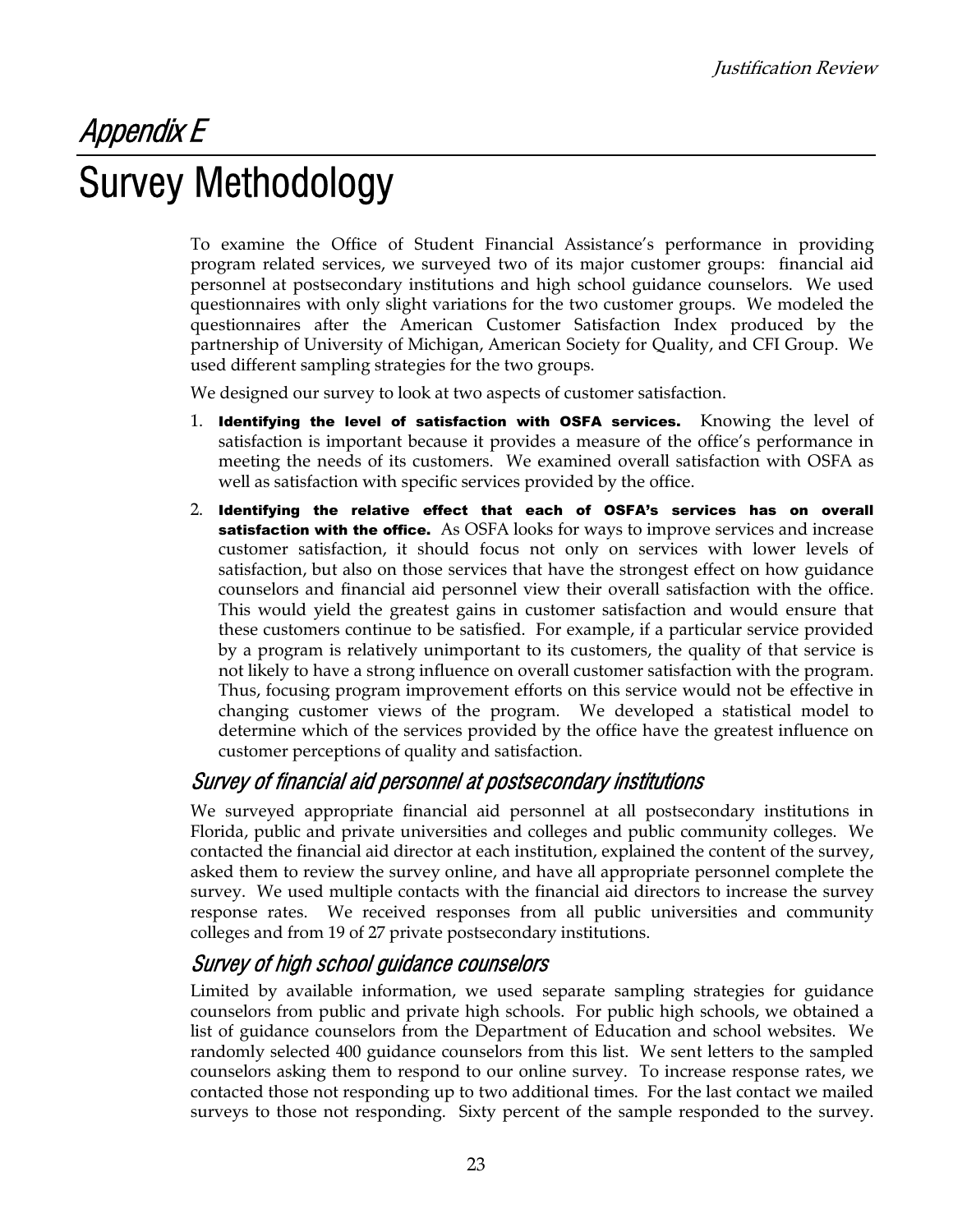The survey has a sampling error rate of plus or minus six percentage points at the 95% confidence level.

Because we could not easily develop a list of guidance counselors in private high schools we used a different sampling strategy. We obtained a list of private schools and their enrollments from the Department of Education. We selected all private schools with an enrollment of at least 500 students for grades 9 through 12. We sent a letter to the guidance department of each school and asked that all appropriate guidance counselors complete our online survey. To increase response rates we contacted those schools with no one responding up to two additional times. For the last contact we mailed surveys to those not responding. Guidance counselors from 26 of the 36 schools (72%) contacted responded to the survey.

#### Factors that influence customer satisfaction with OSFA

We used a statistical technique referred to as causal modeling (also referred to as structural equation modeling) to identify the most important factors affecting satisfaction with the OSFA's services (Hayduk 1987; Arbuckle and Wothke 1999).<sup>7</sup> The technique estimates how much the level of satisfaction with specific OSFA services affects customers' perception of the overall quality of OSFA services and their overall satisfaction with OSFA services. We asked survey respondents to rate four factors affecting perceptions of quality and satisfaction: (1) satisfaction with the online database, (2) ease of access to and the usefulness of OSFA information, (3) efficiency of determining eligibility and disbursing awards, and (4) courteous, timely, and helpful responses to inquiries. In addition we asked respondents to rate the overall quality of OSFA services and to answer a series of questions on their overall satisfaction with OSFA.

We used standardized maximum likelihood estimates of the direct and indirect effects of each factor on overall satisfaction. Factors with the most influence have the largest coefficients. As discussed below, financial aid personnel and guidance counselors differed as to which factors had the most influence on their level of satisfaction with OSFA.

Financial aid personnel are strongly affected by eligibility determinations and aid **disbursement.** As shown in Exhibit E-1, OSFA's efficiency in determining student eligibility and disbursing aid awards had the largest combined effect (largest coefficients) on perceptions of quality and customer satisfaction for financial aid personnel. The model shows that survey questions related to aid disbursement had the strongest correlation with how respondents answered questions related to perceived quality (0.35) and overall satisfaction (0.23). The model also shows, as expected, that perceived quality is strongly correlated (0.75) with overall satisfaction. The database had a much weaker effect (0.21) on customer attitudes toward OSFA. Thus, even though the database had a lower satisfaction rating, it would not have as great an effect on increasing financial aid personnel's overall satisfaction as eligibility determination and aid disbursement. Since financial aid personnel are directly responsible for ensuring that students receive their financial aid awards, it is understandable that their overall satisfaction would be closely aligned with OSFA's performance in disbursing aid to the colleges and students.

l

<span id="page-23-0"></span><sup>&</sup>lt;sup>7</sup> Amos 4.0 User's Guide, Arbuckle and Wothke, 1999.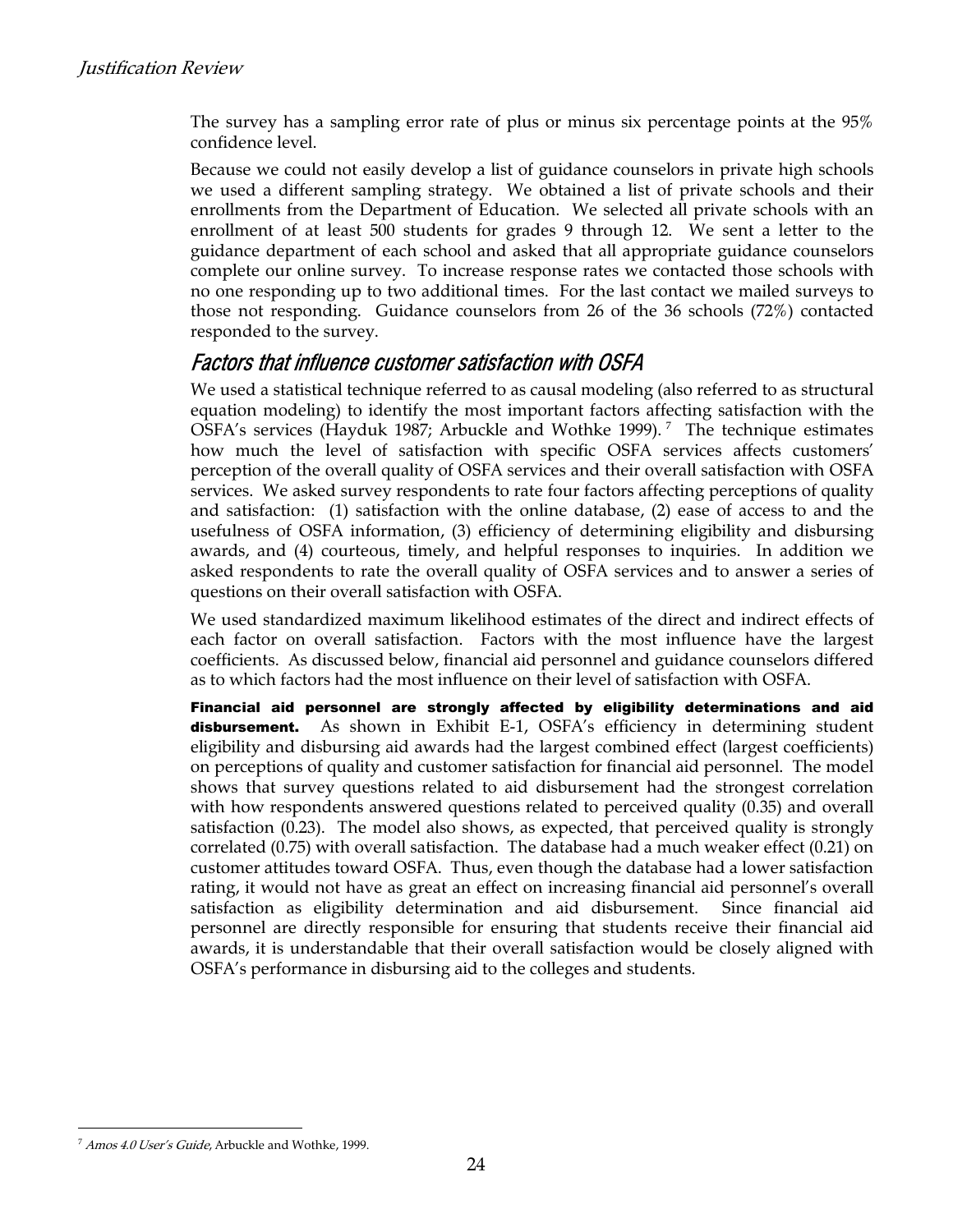#### Exhibit E-1



OSFA's Efficiency in Determining Student Eligibility and Disbursing Aid Awards

Source: OPPAGA analysis.

High school guidance counselors are strongly affected by the online financial aid **database.** As shown in Exhibit E-1, the accessibility and usefulness of OSFA's online financial aid database had the largest combined effect (largest coefficients) on guidance counselor perceptions of quality and their overall customer satisfaction. The model shows that survey questions related to the database had the strongest correlation with how respondents answered questions related to perceived quality (0.42) and overall satisfaction (0.16). The model also shows that perceived quality is strongly correlated (0.75) with overall satisfaction. Since the database system also had the lowest satisfaction rating, it is clear that OSFA needs to identify ways to improve the system's accessibility and usefulness for high school guidance counselors. Guidance counselors are an important user of the database because they help high school students use the system when applying for financial aid, particularly for the Bright Futures Scholarship Program.

#### Exhibit E-2





Source: OPPAGA analysis.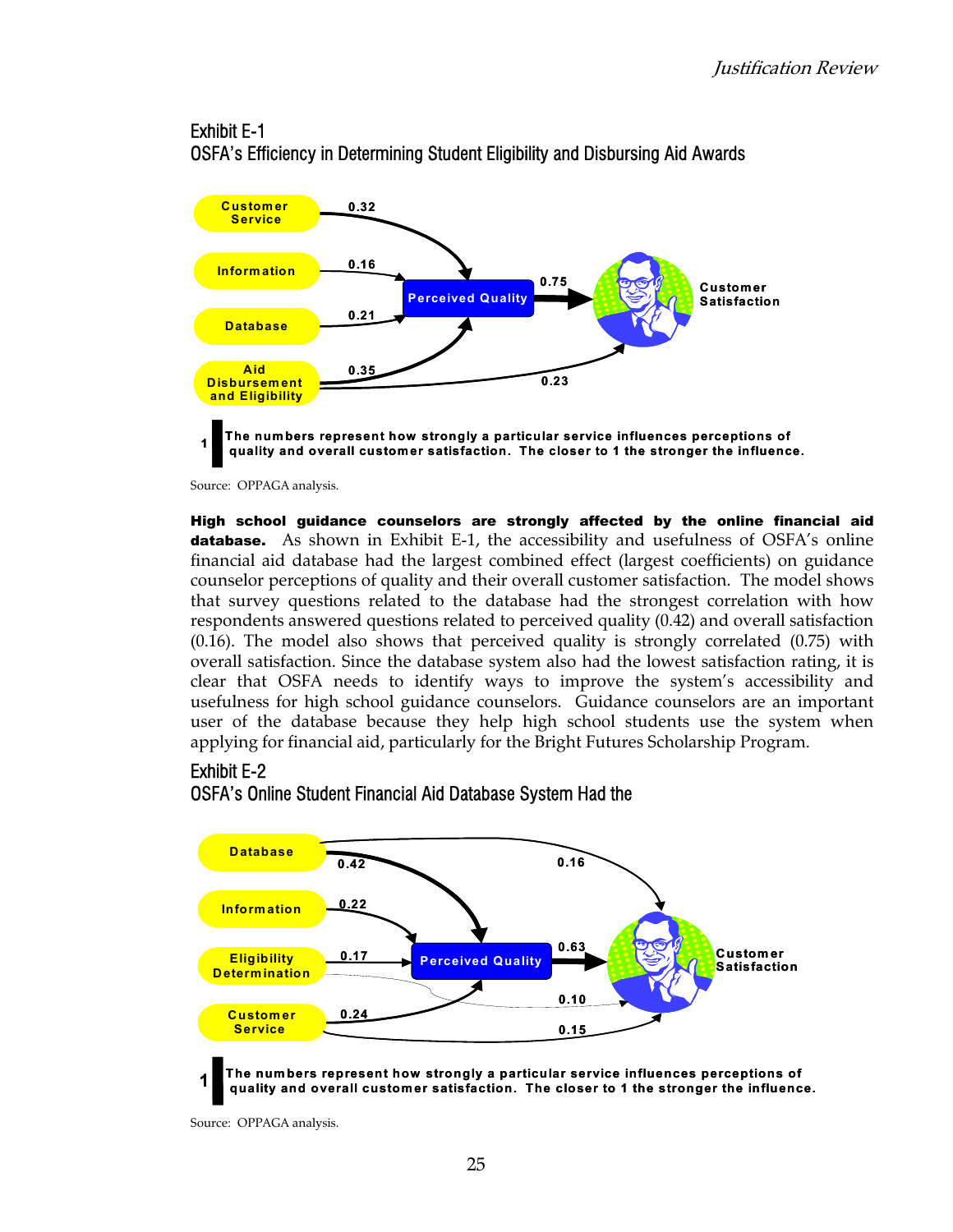## Appendix F Response from the Florida Department of Education

In accordance with the provisions of s. 11.51(5)*, Florida Statutes,* a draft of our report was submitted to the Commissioner of the State Board of Education for his review and response.

The Commissioner's written response is reprinted herein beginning on page 27.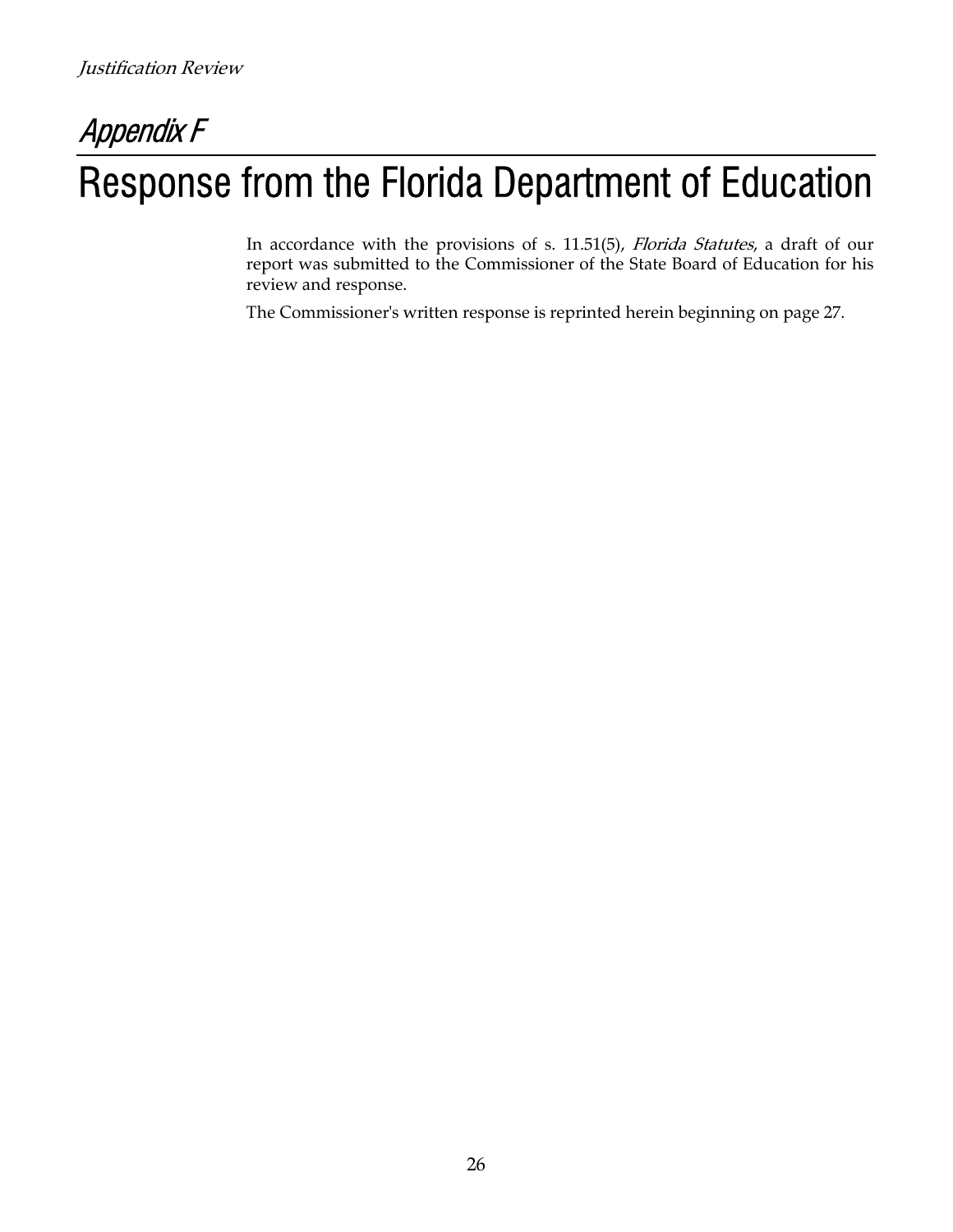

#### **JIM HORNE COMMISSIONER**

**STATE BOARD OF**

### **EDUCATION**

F. PHILLIP HANDY **CHAIRMAN** 

SALLY BRADSHAW

LINDA J. EADS, Ed. D.

T. WILLARD FAIR

CHARLES PATRICK GARCIA

JULIA L. JOHNSON

WILLIAM L. PROCTOR, Ph.D.

### **FLORIDA DEPARTMENT OF EDUCATION**

February 17, 2003

Mr. John Turcotte, Director Office of Program Policy Analysis and Government Accountability 111 West Madison Street, Room 312 Claude Pepper Building Tallahassee, FL 32399-1475

Dear Director Turcotte:

The Florida Department of Education is appreciative of the hard work and thoroughness provided by your staff during the Justification Review of the Office of Student Financial Assistance. Attached is the Department's official response to this justification review.

If you require additional information please contact Chief Financial Officer Wayne V. Pierson, at (850) 488-6539.

Sincerely,

/s/ Jim Horne Commissioner

Attachment: Response to Justification Review of the Office of Student Financial Assistance

WG/dsh

325 W. GAINES STREET **SUITE 1514** TALLAHASSEE, FL 32399-0400 www .fldoe.org (850) 201-7400